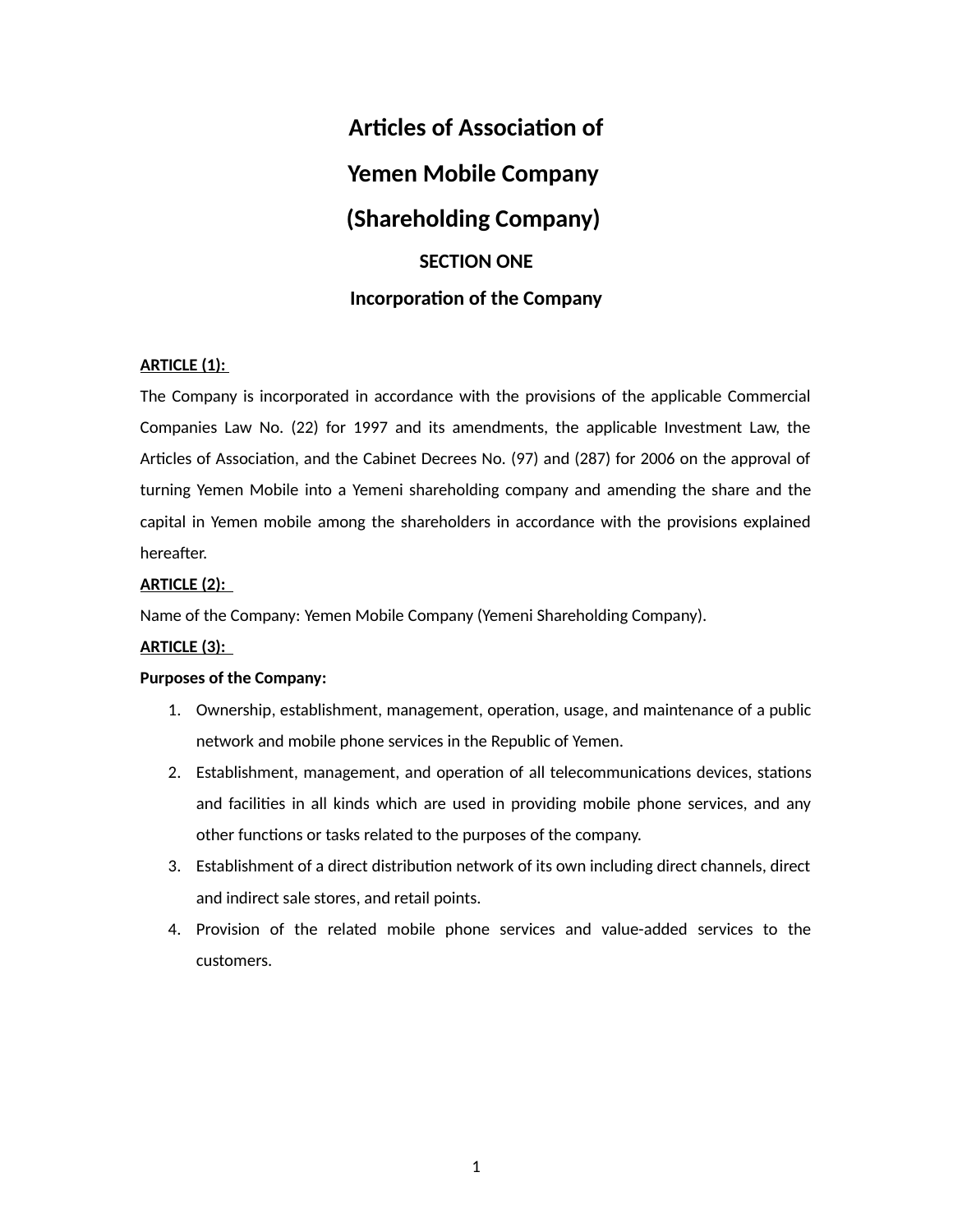- 5. Establishment of transmission link points via its transmission channels or via renting transmission channels from the Public Telecommunications Corporation.
- 6. Provision of mobile phone services in the Republic including but not limited to:
	- A- Audio communication services.
	- B- Data communication and internet services.
	- C- SMS services.
	- D- MMS services.
	- E- PTT services.
	- F- Additional digital services and features such as the waiting feature, call hold, call transfer, number showing, live video service, and any other services in the future.
- 7. Linking its network with any other licensed or authorized network in the Republic of Yemen or abroad based on a dual link agreement outlining the tasks and obligations of each party.
- 8. Working on developing its services, networks, and systems according to the latest international technologies, and working on spreading the service all around the Republic in good quality according to its plans, programs, and capabilities.
- 9. The Company shall have the right to import all the machines, equipment, and tools that serve and help in achieving its purposes in all the fields related to its operation and management, and marketing its products and in dealing with sale and purchase.
- 10. The Company shall have the right to own the fixed and movable assets to achieve its purposes.
- 11. The Company shall provide the mobile phone services in any of the internationally recognized mobile phone systems, and shall have the right to combine more than one system in providing the services when such action is in the interest of the shareholders and subscribers.
- 12. The Company shall have the right to advantages and exemptions for all its projects in accordance with the applicable Investment Law and other related applicable laws.
- 13. The Company shall have the right to commercial agencies and ownership of related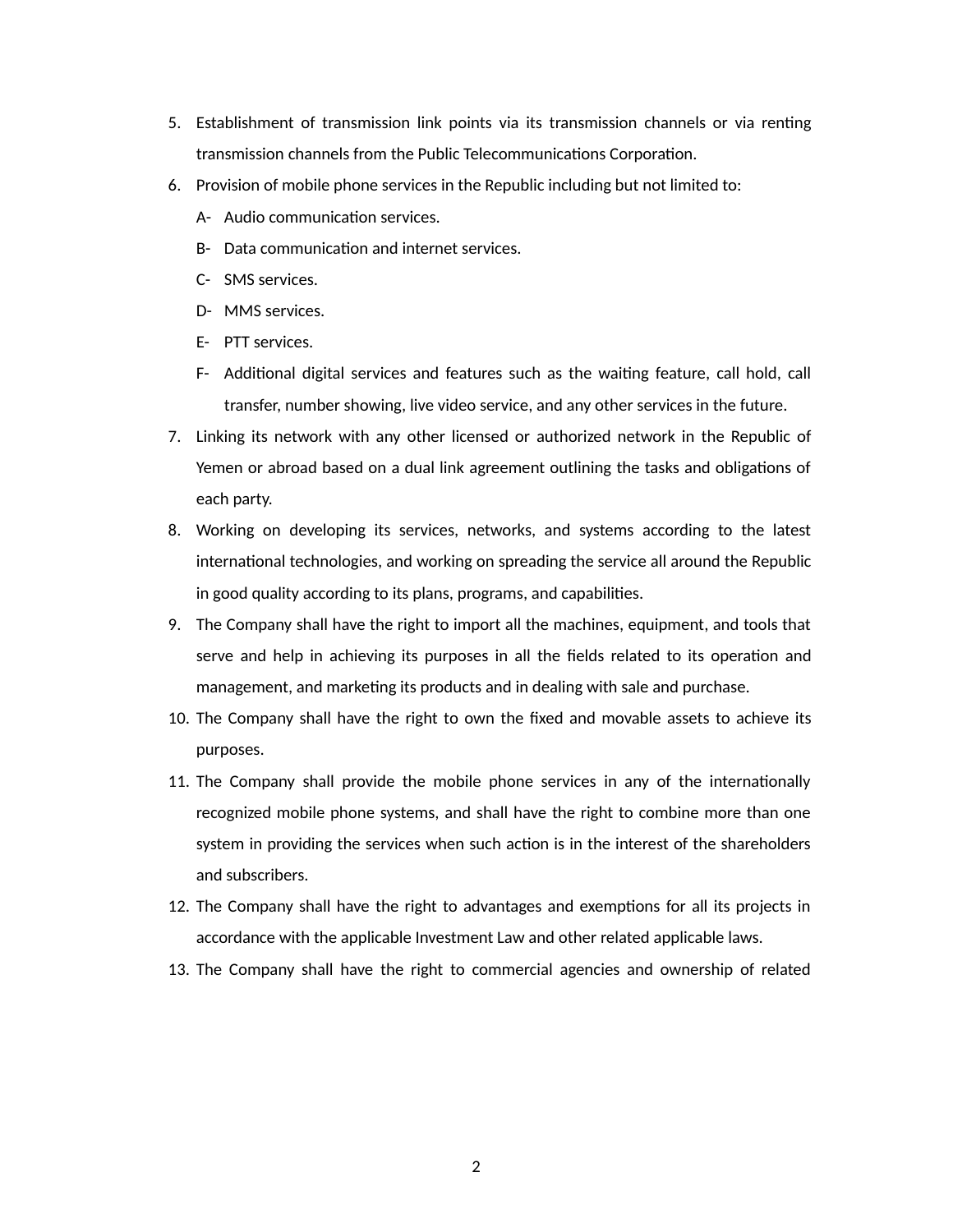brands within its main activity. It shall also have the right to manufacturing of devices and products required by the activity whether that is done individually or in an agreement with manufacturers in the field of Yemeni or foreign telecommunications.

14. The Company shall have the right to exercise any commercial or service activity that serves its goals. It shall also have the right to have interests with authorities and companies that exercise similar activities including local and international investment. The Company shall have the right to partner with, merge, purchase, or annex, in any way, such authorities and companies.

### **ARTICLE (4):**

The Company headquarters and its legal premises shall be in the City of Sana'a. By a resolution of the Company's Board of Directors, the Company may establish branches, offices or agencies inside or outside the Republic of Yemen.

### **ARTICLE (5):**

The term of this Company is 50 (fifty) years starting from the issuance date of the Minister of Industry and Trade decree on the Company's establishment license. Every extension to the term of the Company shall be done by a similar decree.

#### **SECTION TWO**

### **THE COMPANY CAPITAL, SHARES, AND BONDS**

### **ARTICLE (6):**

The capital of the Company shall be determined in the amount of (YR 43,262,000,000) Yemeni Riyals forty-three billion and two hundred and sixty two million distributed to (86,524,000) eighty six million and five hundred and twenty four thousand shares. The value of each share is (YR500) Yemeni Riyals five hundred. All the Company's shares are in-kind.

#### **ARTICLE (7):**

a. The undersigned on the Articles of Association subscribed to (%76.39) of the Company's capital shares, and (%23.61) shall be for public subscription for citizens, private companies, and telecommunications employees as follows: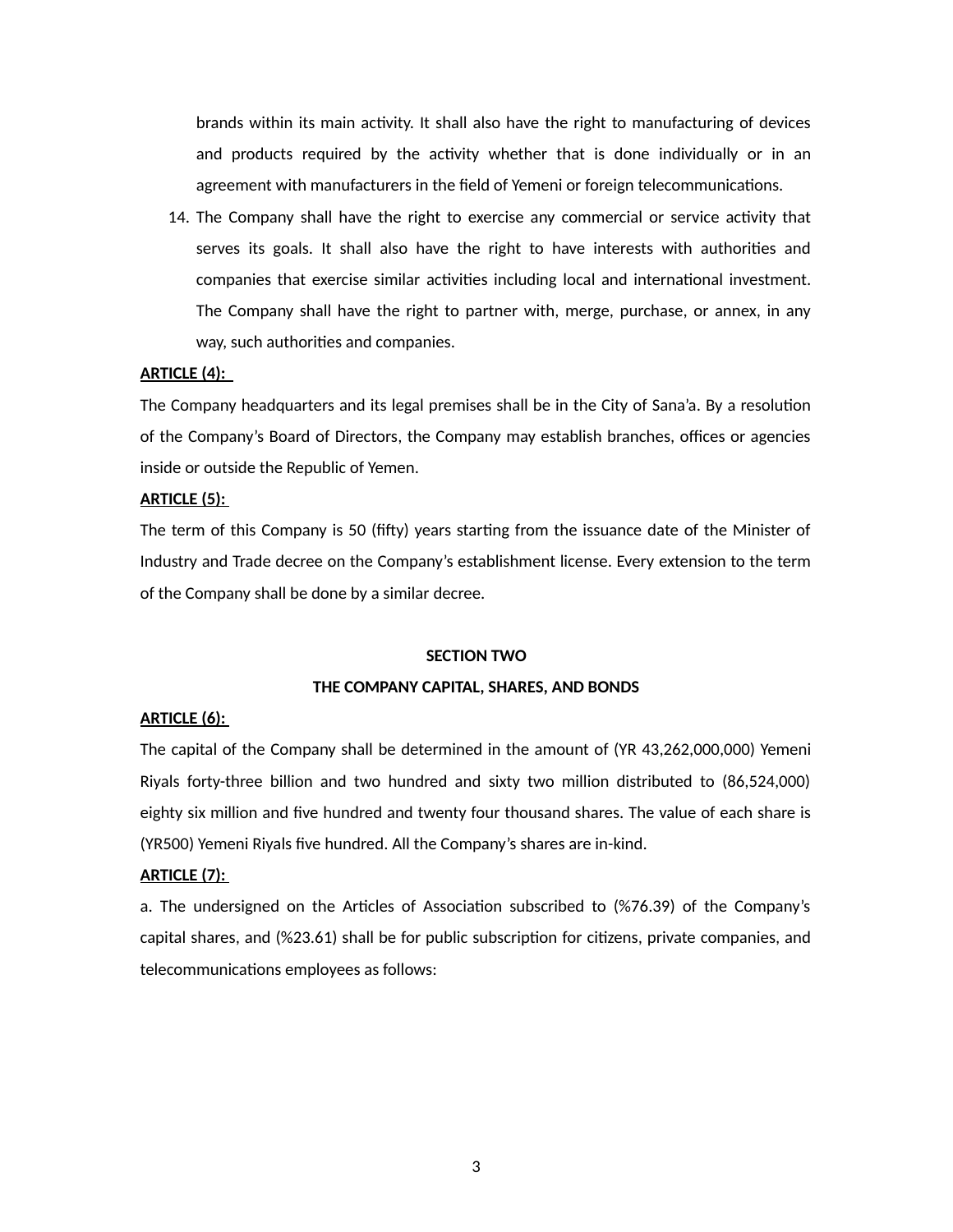| S            | <b>Shareholder</b>                                        | <b>No. of Shares</b> | <b>Share Value (YR)</b> | Percentage %    |
|--------------|-----------------------------------------------------------|----------------------|-------------------------|-----------------|
| 1            | <b>Public Telecommunications Corporation</b>              | 51,305,682           | 25,652,841,000          | %59.3           |
| 2            | Authority for<br>General<br>Security<br>and<br>Pensions   | 3,896,020            | 1,948,010,000           | %4.50           |
| 3            | <b>General Corporation for Social Security</b>            | 2,810,220            | 1,405,110,000           | %3.25           |
| 4            | Yemeni Economic Corporation                               | 1,000,000            | 500,000,000             | %1.16           |
| 5            | Pension Fund and Social Security, Ministry<br>of Defense  | 2,740,522            | 1,370,261,000           | %3.17           |
| 6            | Pension Fund and Social Security, Ministry<br>of Interior | 1,872,980            | 936,490,000             | %2.16           |
| 7            | Postal Savings Fund                                       | 2,467,898            | 1,233,949,000           | %2.85           |
| 8            | Ministry and affiliate agencies employees                 | 4,069,446            | 2,034,723               | %4.70           |
| 9            | Citizens, private companies, and Youth<br>and Sports      | 15,795,992           | 7,897,996               | %18.26<br>%0.65 |
|              | Youth and Sports Fund as per the contract                 | 565,240              | 282,620,000             |                 |
| <b>TOTAL</b> |                                                           | 86,524,000           | 43,262,000,000          | %100            |

- b. The founders approved the report provided by the legal accountant (Deloitte Touche the Middle East and its partner). Based on this, the founders approved the in-kind shares value which are part of the Company's capital to include assets and equipment (Yemen Mobile) according to the legal accountant report which is attached to this as part and parcel of the Articles of Association.
- c. The Public Telecommunications Corporation shall be fully responsible for the authenticity of the assets referred to in the legal accountant report.
- d. The founders agreed to deposit the cash shares value of every founder (with the exception of the PTC and employees) in the PTC account in the Central Bank of Yemen. The issuance costs shall be deposited in a private account in the Cooperative and Agricultural Credit Bank. Every founder shall deposit his shares value and issuance costs by (%2) of the share value of YR10 per a share within a week from signing the Articles of Association with the exception of PTC where its shares value is in-kind and shall deposit its issuance costs in its shares and the PTC employees shares only after calculating the provided association expenditures to the issuance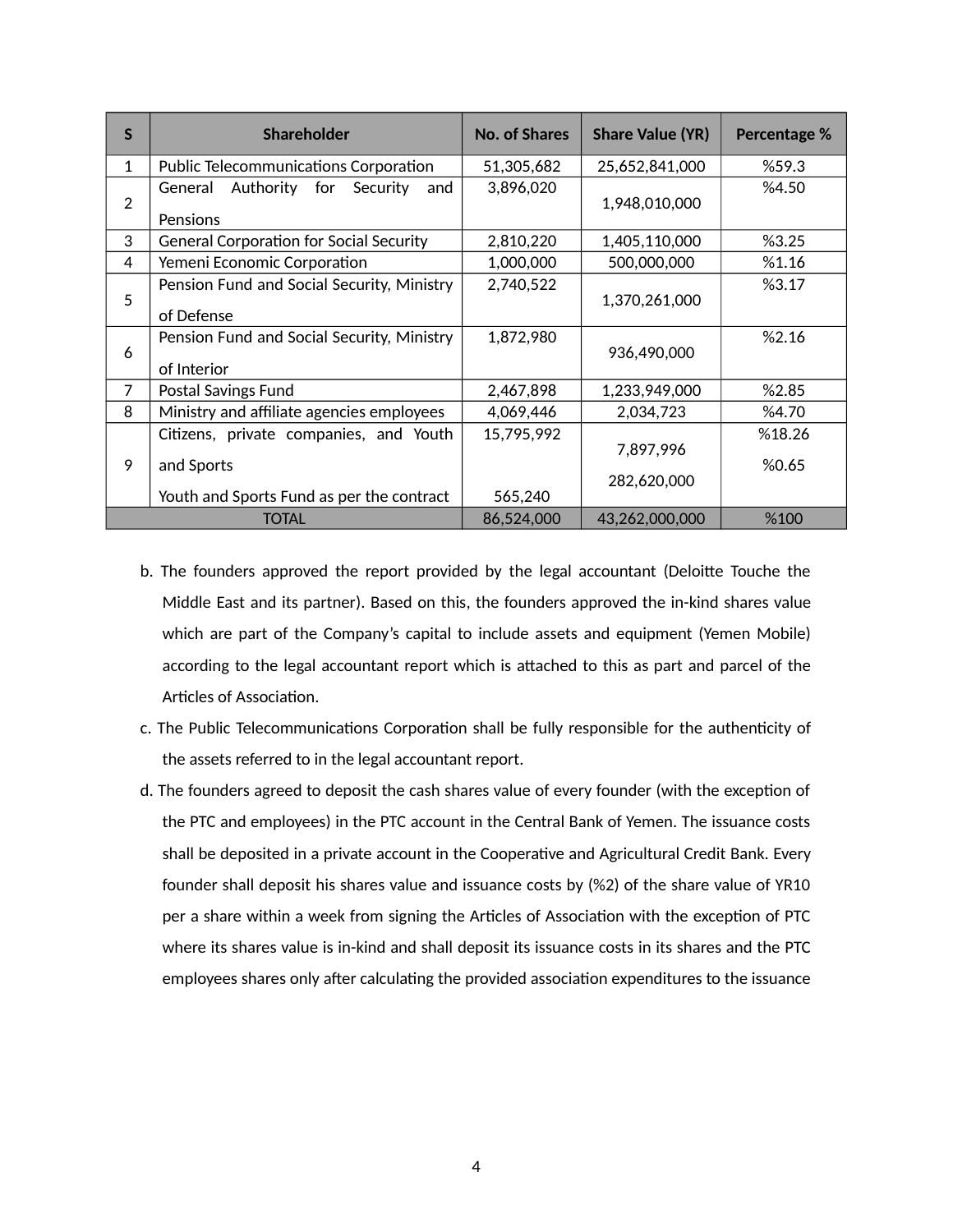costs accountant of the founders in the above mentioned bank.

- e. The founders agreed to have the Initial Public Offering (IPO) in the banks mentioned below, and the founders approved the contracts signed with these banks as follows:
	- 1. Yemeni Bank for Reconstruction and Development.
	- 2. Yemeni National Bank.
	- 3. Yemeni Cooperative and Agricultural Credit Bank.

f. The abovementioned banks shall not give the amounts of cash shares that will be paid by the subscribers and which will be deposited in those banks in the under-construction Company's account except to the Company's Board of Directors after the completion of the association procedures. The Board of Directors shall return the due difference to PTC to cover the provided assets value in full. The PTC due deference shall be deposited to the PTC account PTC shall submit to the Board of Directors all the assets in the legal accountant's report, and transfer the ownership to the Company in accordance with the Law.

# **ARTICLE (8):**

A shareholder shall not demand the refund of the payment paid to the Company as a share in the capital.

# **ARTICLE (9):**

All shares shall be nominal and not for shareholders until the Company's association procedures are complete.

# **ARTICLE (10):**

The shares shall be obtained from a coupon register with serial numbers to be signed on by two members of the Board of Directors and have the Company's stamp. The share shall contain the date of the Company's association license decree, the date published in the official gazette, capital value, Company's headquarters, number of distributed shares, and Company's general purpose and term. The shares shall have serial profit coupons that also contain the share number. The shares issued by the Company shall be negotiable and all the Company's shares shall have equal rights and shall be subject to equal obligations. The data provided by the Company for the shares shall be a certificate for the holder.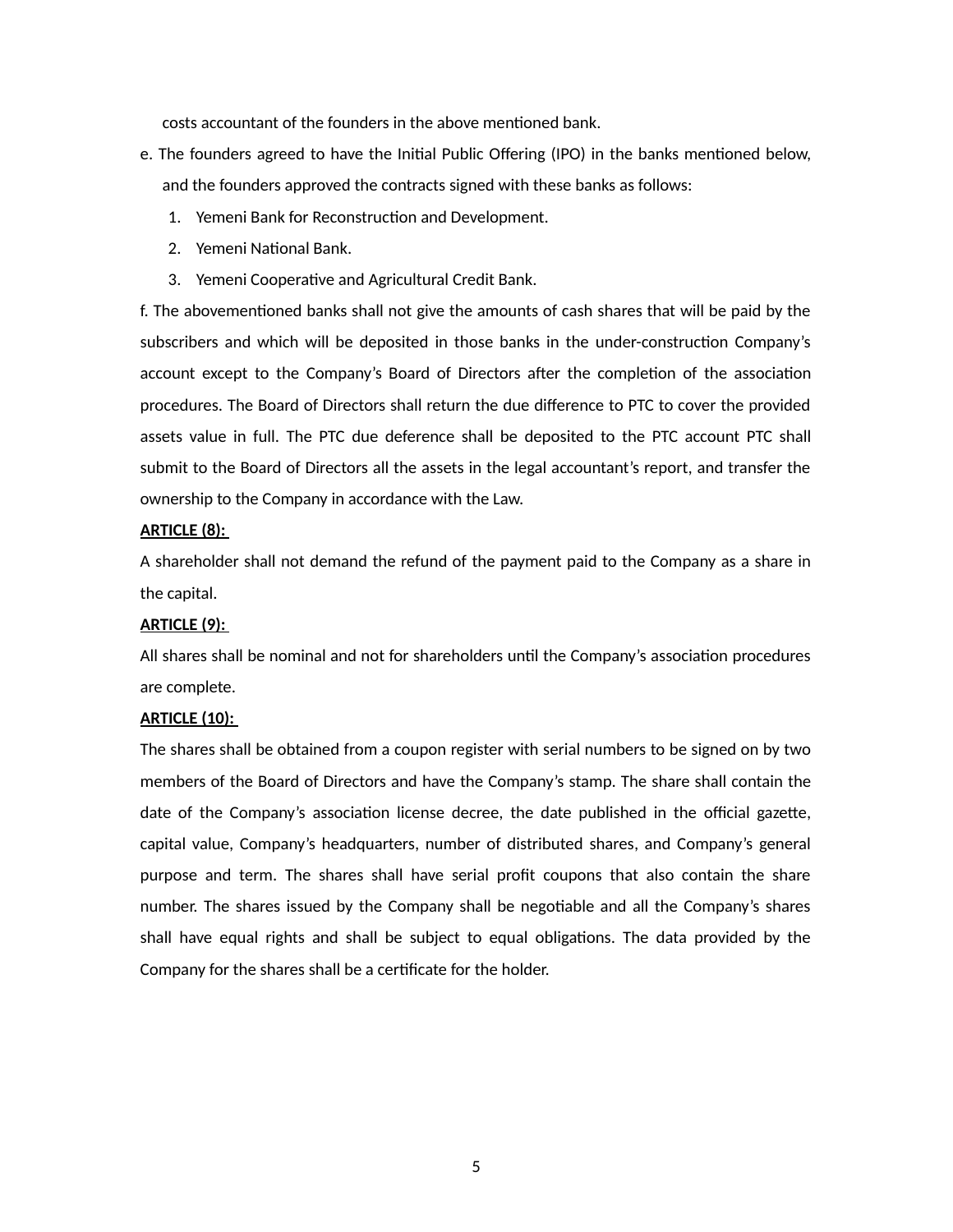# **ARTICLE (11):**

The share ownership shall be transferred by a written assignment documented in a special register to be named Share Ownership Assignment Register after the provision of an acknowledgement letter signed by both the assignor and the assignee. The Company shall have the right to ask for endorsement of the two parties signatures and a proof of their eligibility by legal means. The same method shall be used in case of share ownership assignment by inheritance or will. The concerned people as appropriate shall demand the ownership assignment, and two members of the Board of Directors shall sign on the certificates and record the shares in the Share Ownership Assignment Register.

### **ARTICLE (12):**

Founders cash and in-kind shares shall not be traded before the publication of the financial statement for a year that is not less than twelve months from the date of the Company's incorporation.

# **ARTICLE (13):**

Every share shall be indivisible and a shareholder shall be only liable for his/her share in the capital.

# **ARTICLE (14):**

The ownership of shares shall imperatively entail acceptance of the Articles of Association of the Company, the decisions, regulations, and systems of its general assembly, and the Board of Directors decisions.

#### **ARTICLE (15):**

The Company's funds shall not be seized because of debts on a shareholder or his/her heirs. The creditors, however, may seize the share and its profits under a court order.

### **ARTICLE (16):**

Each share shall provide its holder with an equal share to any other shareholder without any discrimination in the ownership of the Company's assets and the profits distributed in the manner explained hereafter.

# **ARTICLE (17):**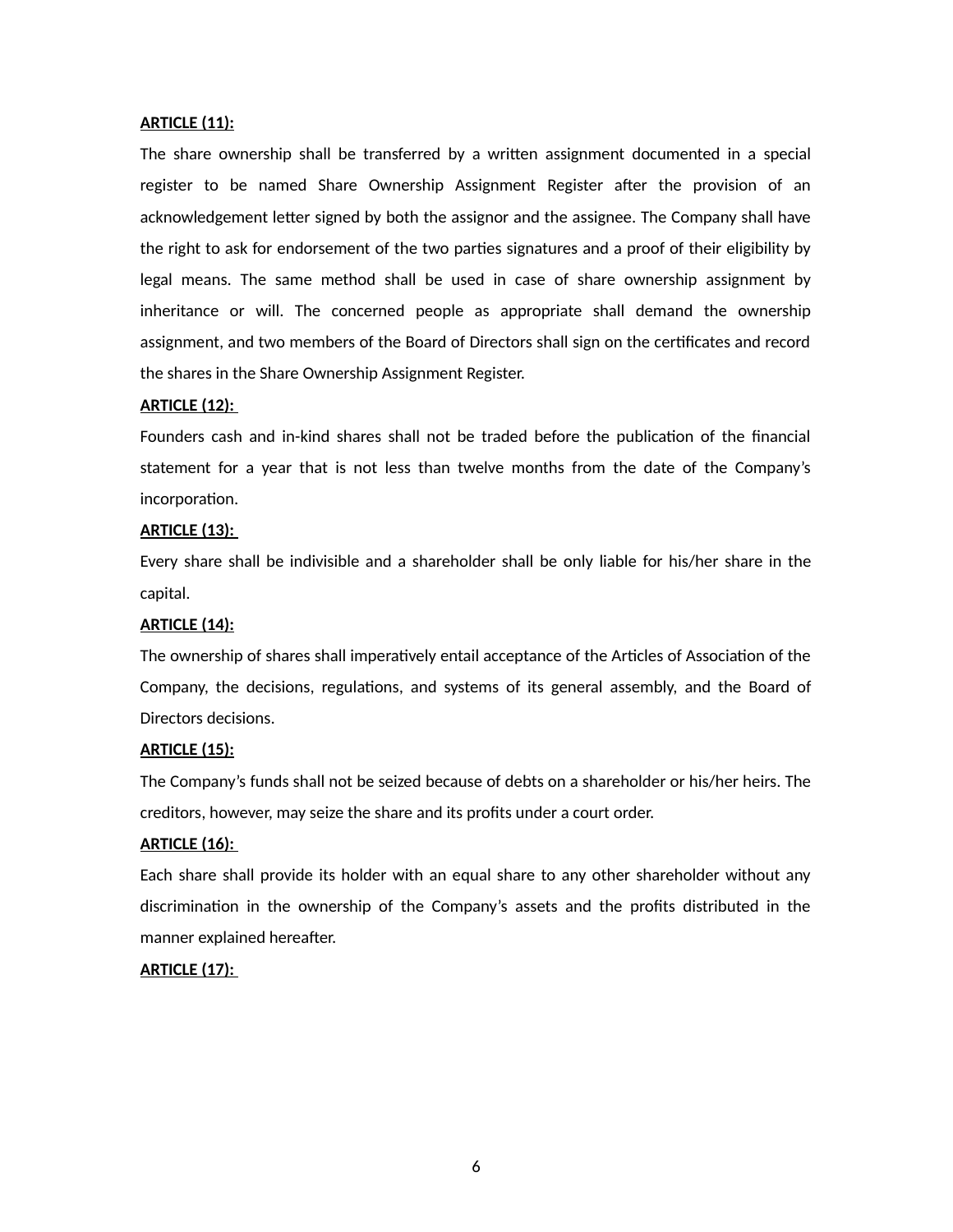The last owner of shares in the Company's register shall have the sole right to receive the amounts due, be these from the profits or the assets of the Company.

### **ARTICLE (18):**

Subject to the provisions of the applicable Commercial Companies Law, the Company's General Assembly may issue loan debentures, and the decision shall explain the debenture value, issuance conditions, share transferability provided that the debentures value should not exceed (%5) of the actual capital.

The General Assembly may authorize the Board of Directors to determine the amount and conditions of loans. The decision of the General Assembly to issue debentures shall not be implemented before the prior approval of the Ministry of Industry and Trade after registering the decision in the Commercial Register.

#### **ARTICLE (19):**

With consideration to the provisions of the law, the extraordinary General Assembly may increase the capital with the same nominal value of original shares. Those shares may be issued with an issuance bonus to be added to the legal reserve even if the reserve exceeds half of the Company's capital.

The original shareholders have the priority in the new subscription provided that an original shareholder expresses his desire to use his priority in subscribing in the new shares within fifteen days from the statement publication in any of the daily newspapers stating the shareholders priority in subscription or after they receive registered letters notifying them of the new subscription.

### **ARTICLE (20):**

The new shares shall be distributed among the original shareholders who requested subscription in the new shares as per their requests if the requests do not exceed the number of shares offered for subscription. If the requests exceed the number of shares offered for subscription, the shares shall be distributed among the original shareholders according to their share percentage but not to exceed the number of new shares requested by a shareholder.

# **ARTICLE (21):**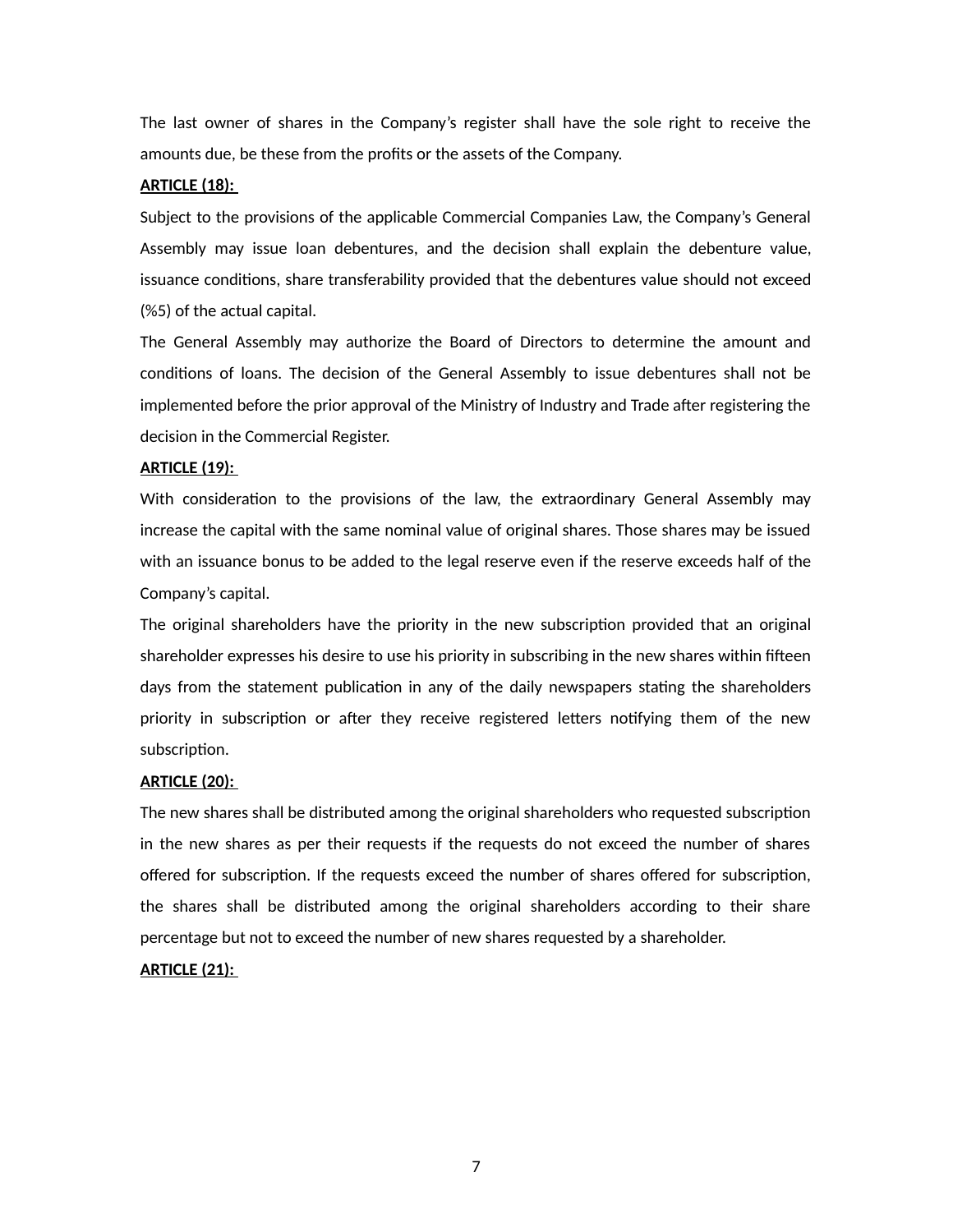Subject to the applicable Commercial Companies Law and in light of the Company's financial auditor, the capital may be, if necessary, decreased when it exceeds the Company's needs or in case of losses and it is necessary to decrease the capital to lower than the legally specified minimum but that shall be under a decision by the extraordinary General Assembly and endorsed by the Minister of Industry and Trade.

### **SECTION THREE**

#### **Company's Management**

# **ARTICLE (22):**

The Company shall be managed by the Board of Directors which shall be comprised of eleven members. The representation in the Board of Directors shall be as follows:

- A- Public Telecommunications Corporation (PTC) represented by five members to include the President of the Board of Directors to be named by the Minister of Telecommunications, the President of PTC Board of Directors.
- B- One member representing the employees to be selected by the employee shareholders.
- C- Three members representing authorities, corporations, and insurance funds to be selected by those organizations.
- D- One member representing the subscriber citizens to be selected by the General Assembly from the shareholder citizens.
- E- One member representing subscribers from private companies and the like to be selected by the General Assembly from the shareholder companies.

#### **ARTICLE (23):**

The term of the Board of Directors membership shall be three years renewable for one term. If the position of one or more members of the Board of Directors becomes vacant, the applicable Commercial Companies Law and the Articles of Association provisions shall be applied in selecting the replacement member or members. In all cases, the new member shall continue the term of the predecessor.

#### **ARTICLE (24):**

**The Board of Directors Tasks**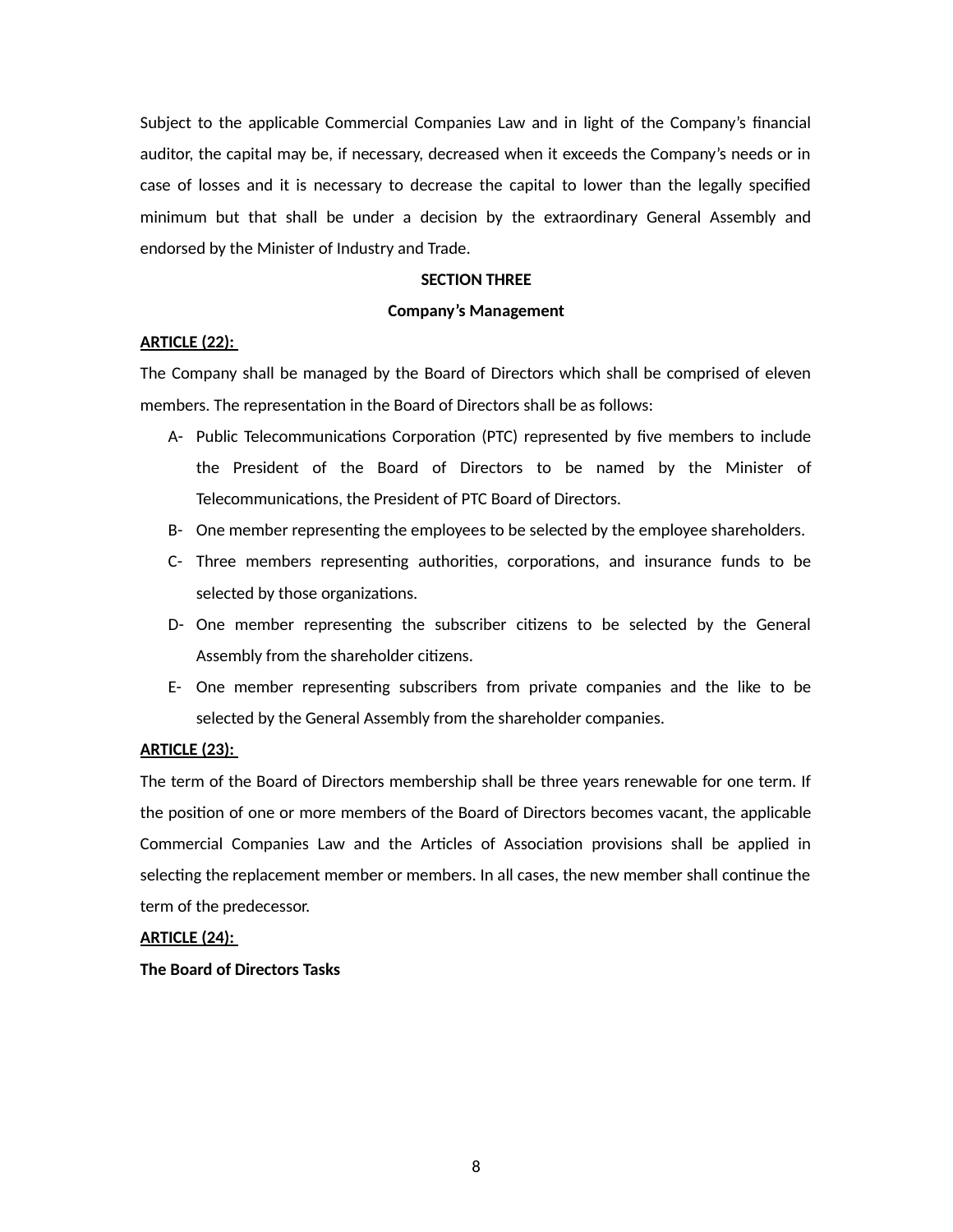The Board of Directors shall have full authorities in supervision, guidance, policy formulation, and plans and programs approval that aim to achieve the Company's purposes, and shall particularly:

- 1- Formulate the necessary policies to steer the Company.
- 2- Approve internal laws and regulations to organize the Company's work, and determine the responsibilities, rights, and duties of the workers as per the applicable laws and the Articles of Association, and approve the organizational regulations, and the financial and administrative regulations of the Company.
- 3- Approve the investment plans, and the different annual activities and monitor their implementation.
- 4- Decide on the contracts signed by the Company with any party which are not under the authorities of the executive management as authorized by the Board of Directors.
- 5- Approve the studies and recommendations that develop the Company's functions.
- 6- Endorse the Company's annual financial plans and follow up its implementation.
- 7- Prepare the financial statements to be presented along with the accounts auditor report to the General Assembly.
- 8- Endorse the Company's services tariff.
- 9- Appoint the Company's executive director and approve the appointment of the Company's main directors and determine their authorities, duties and wages.
- 10- Establish a control and inspection unit under the Board of Directors to present periodical reports to the Board of Directors. The internal bylaws shall define the tasks and responsibilities of this unit.

# **ARTICLE (25):**

### **The tasks of the Chairman of the Board of Directors:**

The Chairman of the Board of Directors shall supervise the Company's business and shall particularly exercise the following tasks:

- 1- Invite for convening the Board of Directors in the specified dates and define its agenda.
- 2- Follow up the implementation of the Board of Directors decisions and prepare the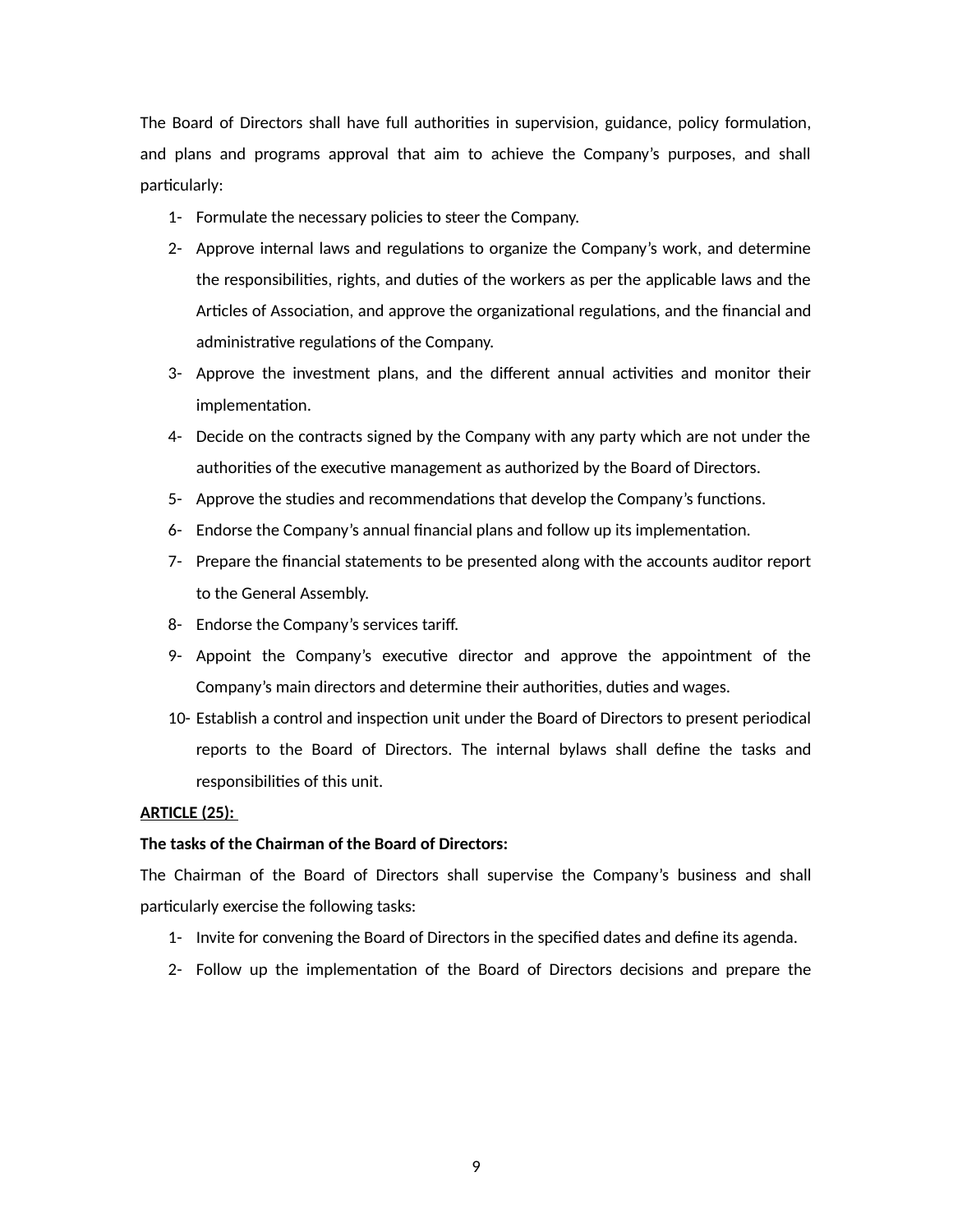necessary reports when implemented in the specified times.

- 3- Invite to convene the Board of Directors in accordance with the provisions provided in the Law.
- 4- Provide periodical reports to the Board of Directors on the ongoing works and the level of implementation according to the formulated plans and programs.
- 5- Sign the contracts and obligations that the Company enters in with other parties within the authorities authorized to him by the Board of Directors.
- 6- Represent the Company before the judicial bodies and he may authorize others to do so.
- 7- Propose the appointment of accounts auditors in the General Assembly.

# **ARTICLE (26):**

The Chairman of the Board of Directors shall sign alone on behalf of the Company within the authorized powers. In case of the absence of the chairman of the Board of Directors, he may authorize a member of the Board of Directors to perform these tasks.

# **ARTICLE (27):**

The Board of Directors shall meet upon the request of the chairman of the Board of Directors our upon the request of at least three members. The Board of Directors shall convene at least six sessions during the fiscal year or when required. No two months shall pass without a meeting for the Board of Directors.

If the chairman or any other member of the Board of Directors misses four consecutive sessions or this same number of sessions within six months without an acceptable excuse, this member shall be considered resigned, and this issue shall be referred to the body that selected the member or the body he/she represents to nominate or elect a replacement.

# **ARTICLE (28):**

The meeting of the Board of Directors shall be valid only if attended by at least eight members. A member of the Board of Directors may not vote on behalf of another when voting on the Board of Directors decisions. Voting by correspondence shall not be valid. The executive director may attend the Board of Directors meetings without the right of voting.

# **ARTICLE (29):**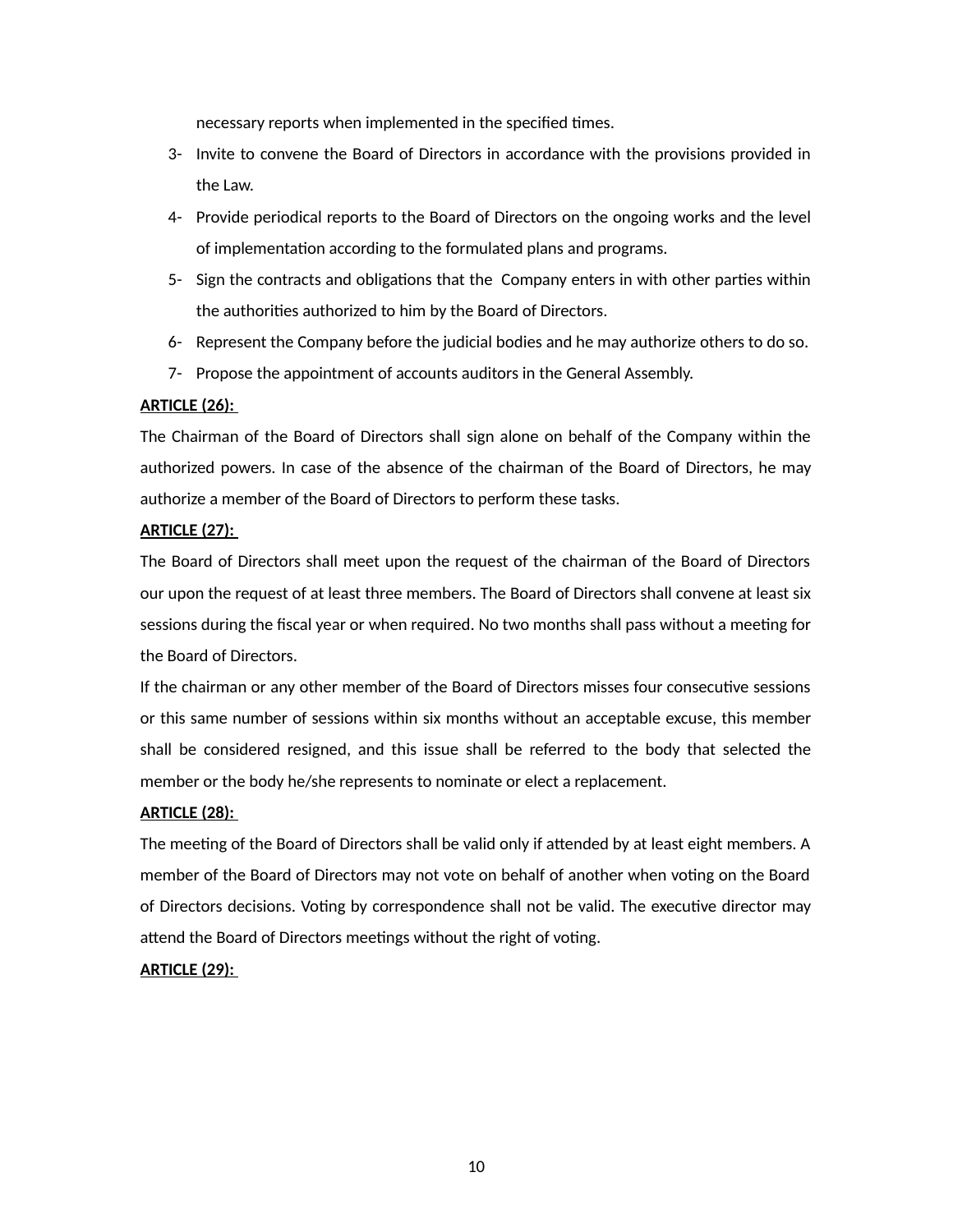The Board of Directors decisions shall be issued by the majority of the present voters. In case of a tie vote, the chairman shall be the tiebreaker. A register shall be allocated to record the Board of Directors meetings minutes and shall be signed by the chairman. An opponent member may record his/her opinion in the minutes.

# **ARTICLE (30):**

 The Board of Directors shall have the necessary authorities to perform the duties that achieve the Company's purpose except for the explicit duties contained in the Articles of Association exclusively to the General Assembly. Upon a prior approval by the extraordinary General Assembly, the Board of Directors may approve loans, sell any of the Company's real estate, and make redemption in a way that achieves the Company's interest.

The donations shall be handled within (%5) of the average net profits of the past three years in accordance with the Articles of Association and the Law.

### **ARTICLE (31):**

The Company shall not be committed to the actions and behaviors of the Board of Directors if those actions are not within the purpose of the Company.

### **ARTICLE (32):**

Subject to the applicable Commercial Companies Law, the ordinary General Assembly shall define the remuneration of the chairman and members of the Board of Directors; and the Board of Directors shall define the salary of the executive director.

# **ARTICLE (33):**

The chairman or a member of the Board of Directors shall not be a member of a board of directors of a similar or competitive company, a dealer in a similar or competitive trade to the Company's business, has a direct or indirect interest in the contracts or deals signed with or for the Company, or has an interest that contradicts the Company's interests unless any of this is specifically licensed by the General Assembly. The members of the Board of Directors shall not disclose, in their individual capacity, to the shareholders or others any of the Company's secrets they came to know about as they exercise their work in the Board of Directors. If such disclosure takes place, the member(s) shall be fired with imposing compensation on them.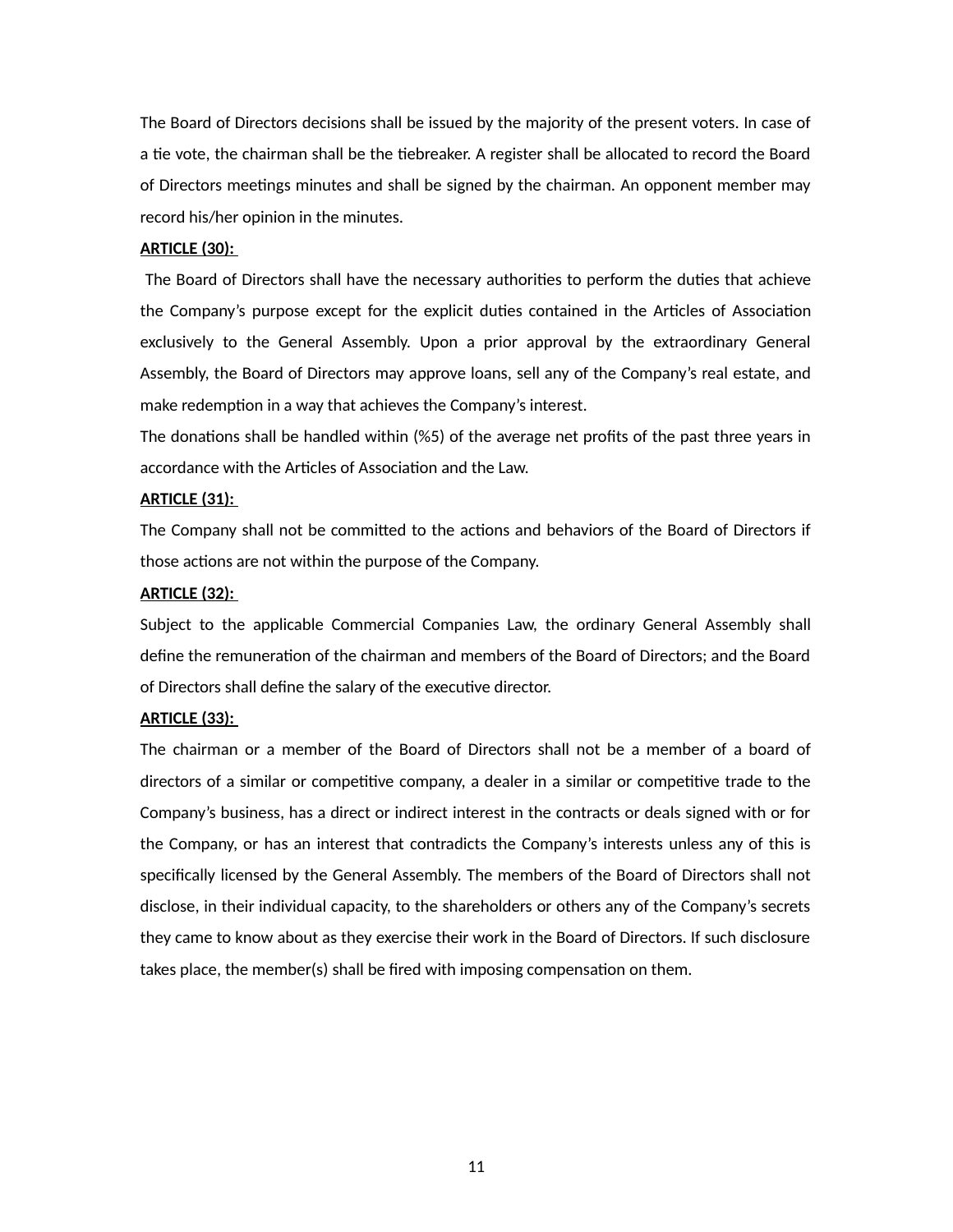# **ARTICLE (34):**

The chairman of members of the Board of Directors shall be accountable towards the Company, the shareholders, and others for any actions of cheating, authority misuse, or any violation to the law or to the Articles of Association or mismanagement. This shall not be precluded by claim of responsibility proposed by the General Assembly and discharge the liability of the Board of Directors.

# **ARTICLE (35):**

The tasks of the Company's executive director:

The executive director shall be responsible for all the Company's business, and shall take all the appropriate measures and actions, and everything that would promote and develop the Company's activity and achieve its purpose, and shall particularly:

- 1- Implement the Board of Directors decisions.
- 2- Issue instructions and bulletins to organize the Company's activity.
- 3- Propose Company's activity plans and present them to the Board of Directors for approval and ensure implementation.
- 4- Issue decisions and orders to the workers and propose appointments and promotions within the authorized powers.
- 5- Imposing sanctions on the violating workers as per the internal regulations approved by the Board of Directors.
- 6- Periodically meet with the Company's workers to discuss the plans and programs related to the Company's activity.
- 7- Prepare and implement the training and qualifying programs for workers.
- 8- Supervise and monitor the daily business and prepare periodical reports and present them to the Board of Directors on the performance level and the business problems and propose the appropriate solutions.
- 9- Take all the necessary measures and actions to ensure fulfilling the Company's commitments to the others and redeem the Company's rights from the others.
- 10- Implement all the functions and responsibilities tasked upon him by the chairman of the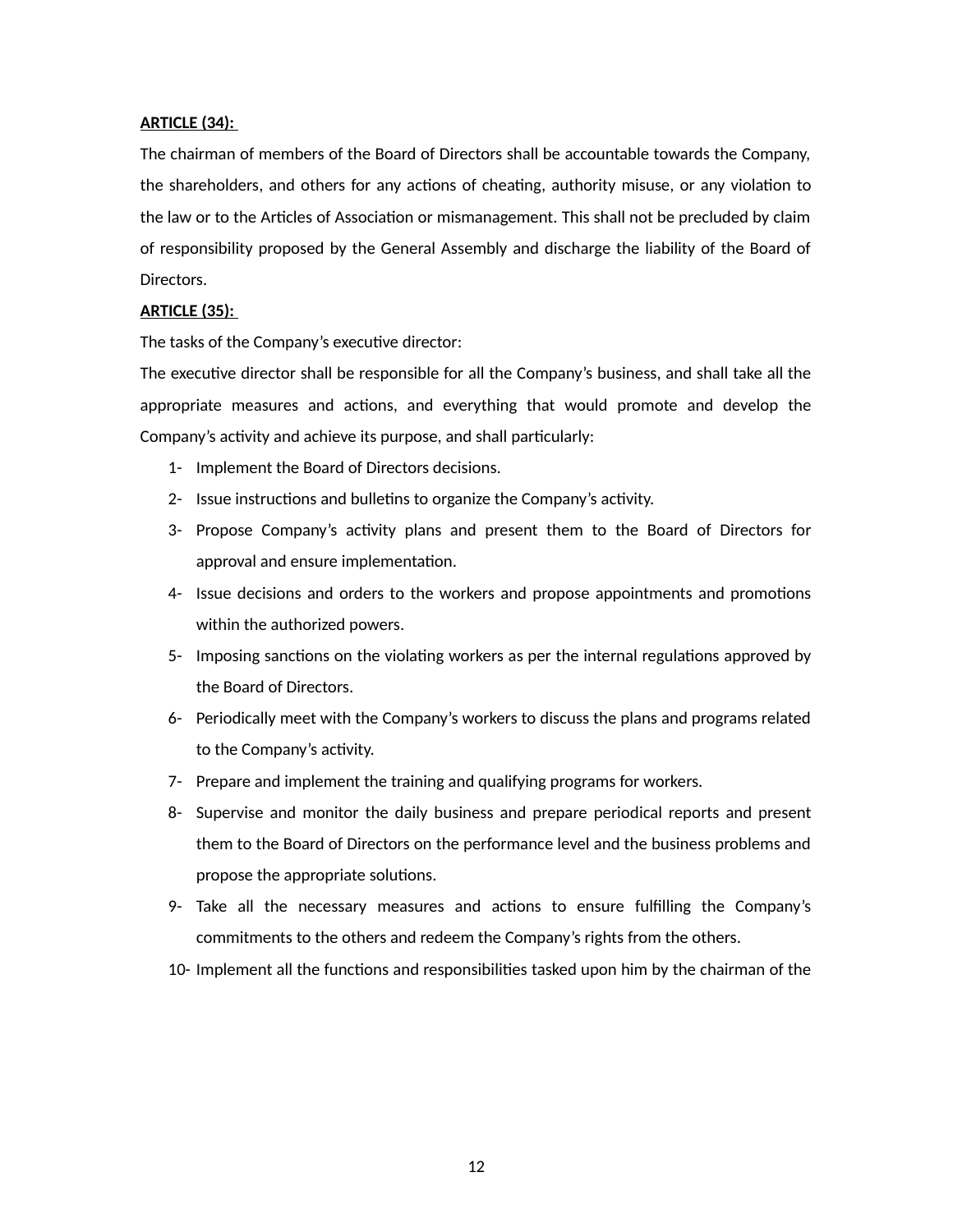Board of Directors or the Board of Directors within the limits of his authorized powers.

- 11- Propose the plans and programs that ensure the development of the Company's business and improve its performance.
- 12- Work on organizing a complete financial unit to manage and implement all the financial transactions and document the Company's activity to reserve the rights and property of the Company according to the latest accounting systems in this field.

# **SECTION FOUR**

### **The General Assembly**

# **First: General Provisions**

### **ARTICLE (36):**

The General Assembly shall represent all the shareholders and It is the highest authority in the Company.

### **ARTICLE (37):**

Every shareholder shall have the right to attend the General Assembly meetings in person or by attorney. Appearance by attorney to the General Assembly shall be specified to a specific meeting and in writing, and a shareholder may not ask members of the Board of Directors to attend the General Assembly meetings on his/her behalf. In all cases, an attorney may not hold under this capacity more than (%5) of the Company's capital shares.

Except for legal personalities, a shareholder, in person or attorney, may not represent more than (%10) of the votes of the shares represented in the meeting.

### **ARTICLE (38):**

Before the General Assembly meeting by at least one week, a register shall be opened to record the names of the shareholders desiring to attend the General Assembly meeting and the number of the shares for the shareholder in person or attorney. The shareholder shall be given a card to write down the number of votes he/she represents under the supervision and signature of a Board of Directors member and under the responsibility of the Board of Directors.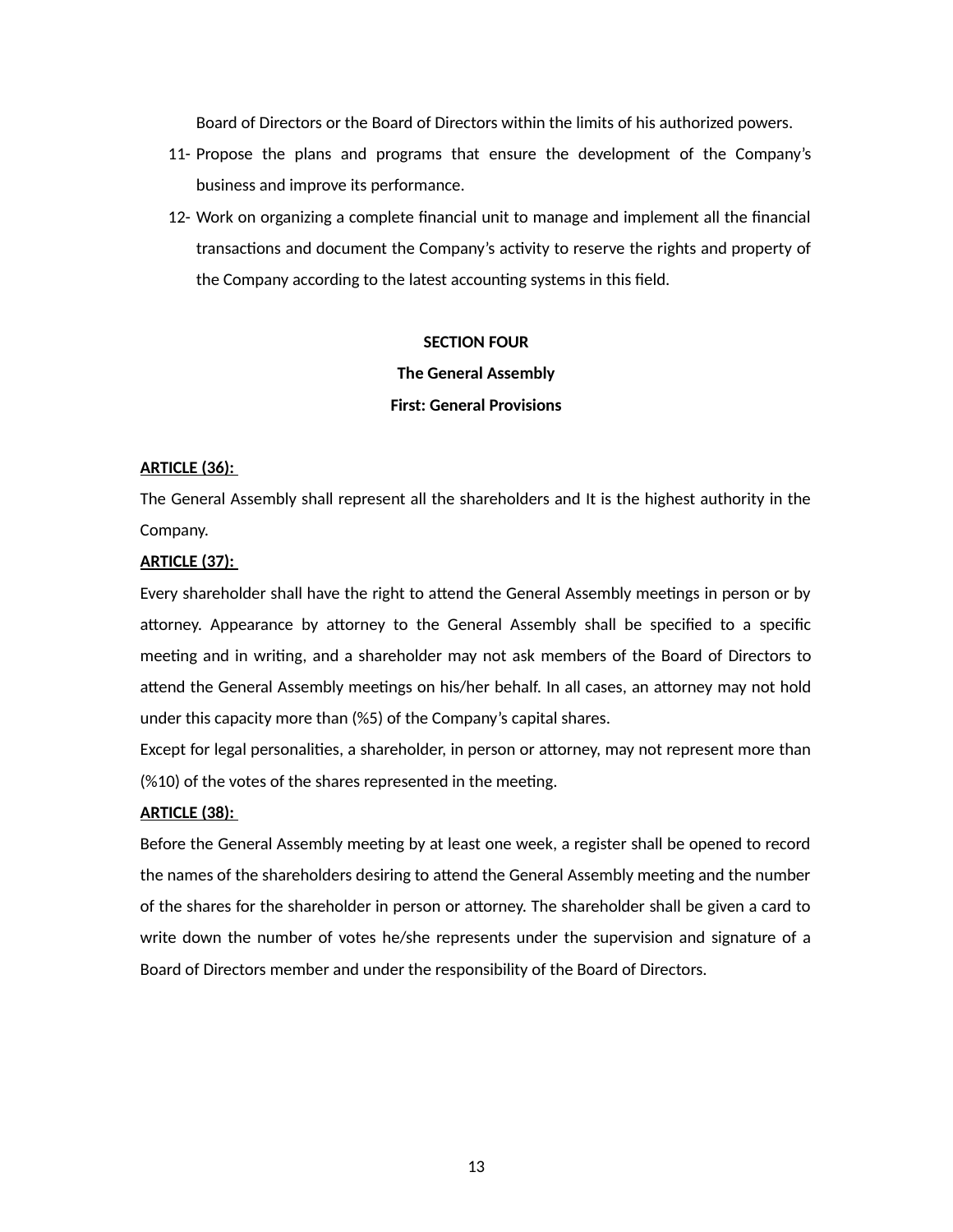### **Second: The Constitutive General Assembly**

#### **ARTICLE (39):**

The constitutive General Assembly shall convene within (15) days from the subscription closing date upon an invitation by the founders or the Minister of Industry and Trade if the founders did not initiate the invitation within the mentioned period. The invitation shall be published in at least one daily newspaper.

The invitation may be sent in writing to all the shareholders. The constitutive General Assembly shall be valid if the attended subscribers represent at least (%75) of the capital. If the first meeting is not attended by the mentioned quorum, an invitation for another meeting shall be made within (15) days from the date of the first meeting provided that the period between this invitation and the meeting date shall not be less than (15) days. The second meeting shall be valid if attended by a number of subscribers representing at least (%70) of the capital.

The constitutive General Assembly decisions shall be valid by the vote of (%70) of the attendees. The constitutive General Assembly shall look into:

- 1- The founders report on the Company's association operations and the related expenses.
- 2- The approval of the association contract and the Articles of Association.
- 3- The approval of the in-kind shares evaluation as presented by the legal accountant.
- 4- The election of the first Board of Directors members.
- 5- The appointment of the Company's first accounts auditors.

In each case, Articles (79 and 81) of the Commercial Companies Law shall be considered. In the first meeting, the constitutive General Assembly shall be chaired by the oldest attending member in age. The constitutive General Assembly shall select a secretary from the attending members.

### **Third: The Ordinary General Assembly**

### **ARTICLE (40):**

The General Assembly shall be convened by an invitation from the chairman of the Board of Directors in the place, day, and hour specified in the invitation announcement. The General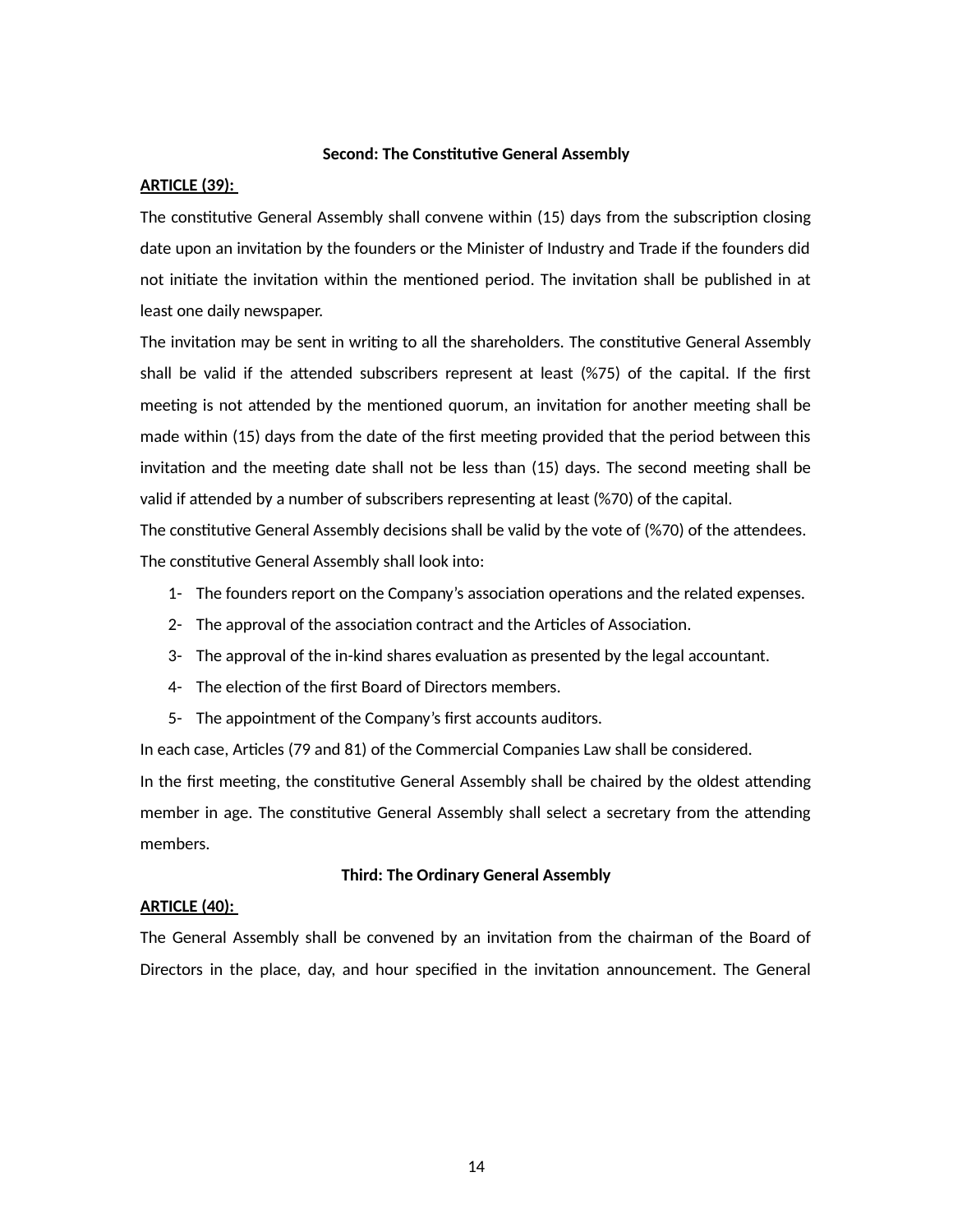Assembly shall convene at least once a year during the four months before the end of the Company's fiscal year, and shall particularly meet for the following purposes:

# **The tasks of the ordinary General Assembly:**

- 1- Listen to the Board of Directors report and approve it.
- 2- Listen to the accounts auditor's report and approve it.
- 3- Approve the financial statements.
- 4- Approve the distribution of profits among the shareholders.
- 5- Discharge liability of the chairman and members of the Board of Directors for their legal actions in managing the Company.
- 6- Define the remunerations of the members of the Board of Directors.
- 7- Elect the Board of Directors members representing the shareholders from the private sector, individuals, and citizens.
- 8- Appoint an accounts auditor for the new fiscal year and define his wage or delegate the Board of Directors to do so.
- 9- Any other issues that may improve the Company's activity.

# **ARTICLE (41):**

The Board of Directors may decide on inviting for a General Assembly meeting when needed. The Board of Directors shall also invite for a General Assembly meeting if requested by the accounts auditor or by a number of shareholders representing (%10) of the Company's capital provided that they have serious reasons that justify the request and that the request is in writing and explains the reasons that they think require a invitation for an ordinary General Assembly meeting.

The Ministry of Industry and Trade may invite for an ordinary General Assembly meeting if one month passes from the specified meeting date without convening, or if the accounts auditor or a number of shareholders, as per the above circumstances, request the Ministry to invite for a meeting. In all cases, the expenses of the meeting invitation shall be borne the Company.

# **ARTICLE (42):**

In all cases, the invitation of the shareholders to the General Assembly shall be published in at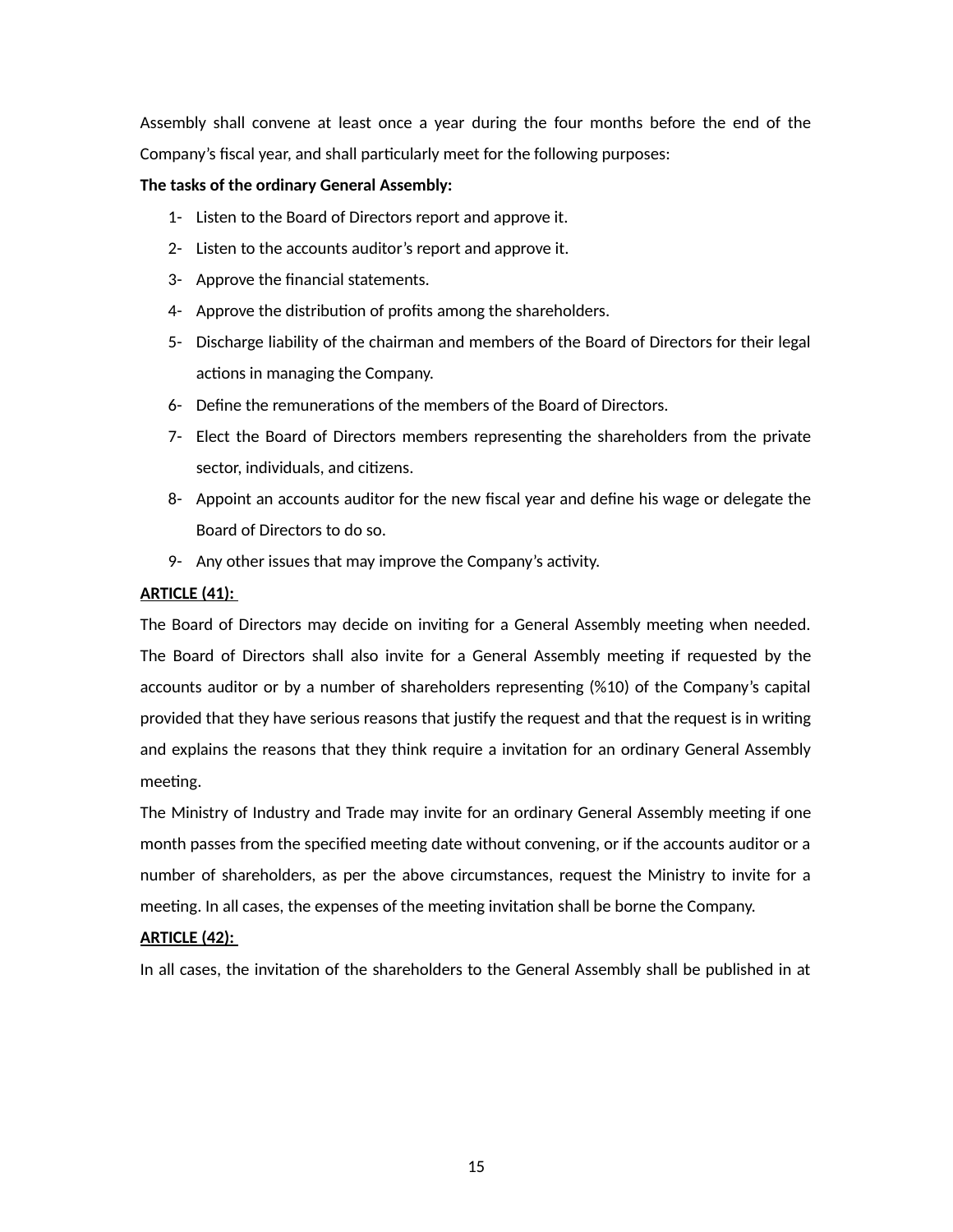least one daily newspaper, and shall be published at least fifteen days before the meeting date. However, the invitation may be sufficient by sending registered letters to all shareholders within the mentioned period.

### **ARTICLE (43):**

The announcement of the General Assembly meeting shall contain the agenda that would be prepared by the Board of Directors. The General Assembly shall be committed to the agenda provided that every shareholder may ask any questions, and the Board of Directors shall respond to the shareholders questions in the way that does not expose the Company's interest or any other authority or the public interest to risk. If a shareholder thinks that the response to his question is not sufficient, he/she may resort to the General Assembly whose decision shall be enforceable.

#### **ARTICLE (44):**

The General Assembly shall be chaired by the chairman of the Board of Directors. In case of the chairman's absence, the Board of Directors shall appoint a member for this task. The General Assembly shall appoint a secretary from the shareholders. If the General Assembly is discussing an issue related to the meeting chairman, the General Assembly shall select from the shareholders one person to chair the meeting.

#### **ARTICLE (45):**

If the Board of Directors neglects the invitation of the convening the General Assembly as per the conditions set out in the Law or the Articles of Association, the accounts auditor shall make the invitation. The accounts auditor shall invite for the General Assembly to convene when it is necessarily needed, and in this case, the accounts auditor shall make the agenda and publish it and announce the meeting according to Article (181) of the Law.

#### **ARTICLE (46):**

The meeting of the General Assembly shall be valid if attended by shareholders who represent at least (%75) of the Company's capital. If the minimum for meeting is not met in the first meeting, an invitation shall be made for another meeting to be convened within thirty days from the first meeting. The second meeting shall be valid if attended by representatives of (%70) of the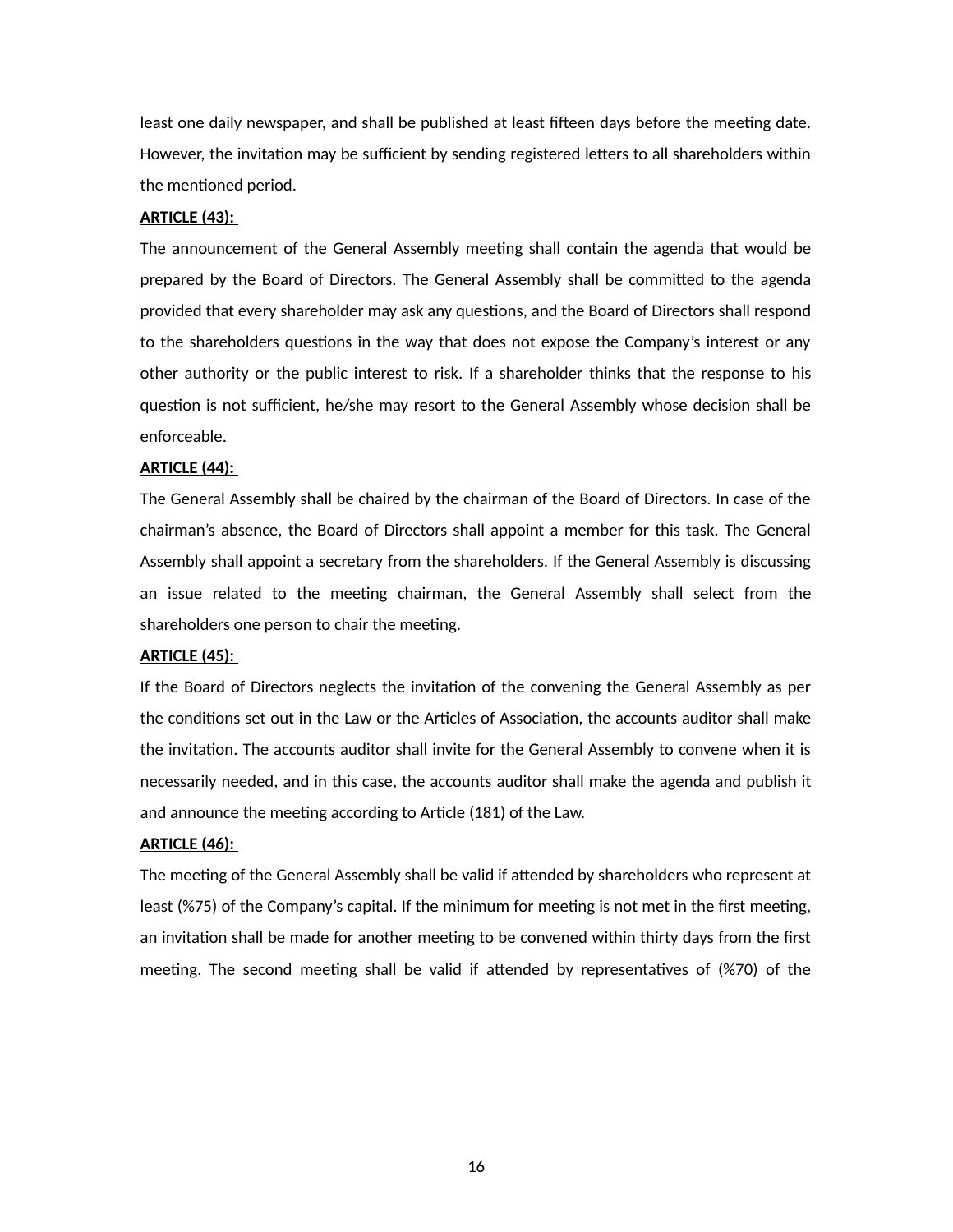Company's capital. If the quorum is not met in the second meeting, the General Assembly invitation for a third shall be postponed for a month within fifteen days following the second meeting.

The third meeting shall be valid regardless of the represented shares. The General Assembly decisions shall be approved with the majority of (%70) of the represented shares in the meeting.

# **ARTICLE (47):**

In all cases, the General Assembly shall not discuss other issues than those listed in the agenda. However, the General Assembly may discuss the serious facts that are revealed during the discussion.

# **ARTICLE (48):**

Each shareholder shall have a number of votes in the General Assembly that is equal to his/her number of shares. The General Assembly decisions shall be approved by the majority of (%70) of the shares represented in the meeting. The voting in the General Assembly shall be conducted by public voting unless the voting is related to electing or removing the members of the Board of Directors or holding them accountable and in these cases, the voting shall be secret. Secret voting shall also be applied if the chairman of the Board of Directors or at least (%10) of the attending shareholders request it.

The chairman of the General Assembly shall announce a decision wins by the respective majority, fails to secure the required majority, or wins unanimously. This announcement shall be definitive and shall not be appealed in the same announcement session.

### **Fourth: The Extraordinary General Assembly**

### **ARTICLE (49):**

The provisions of the ordinary General Assembly shall apply on the extraordinary General Assembly except for the provisions provided in the Law and this Article of Association for the extraordinary General Assembly.

### **ARTICLE (50):**

The extraordinary General Assembly shall convene only upon the invitation of the Board of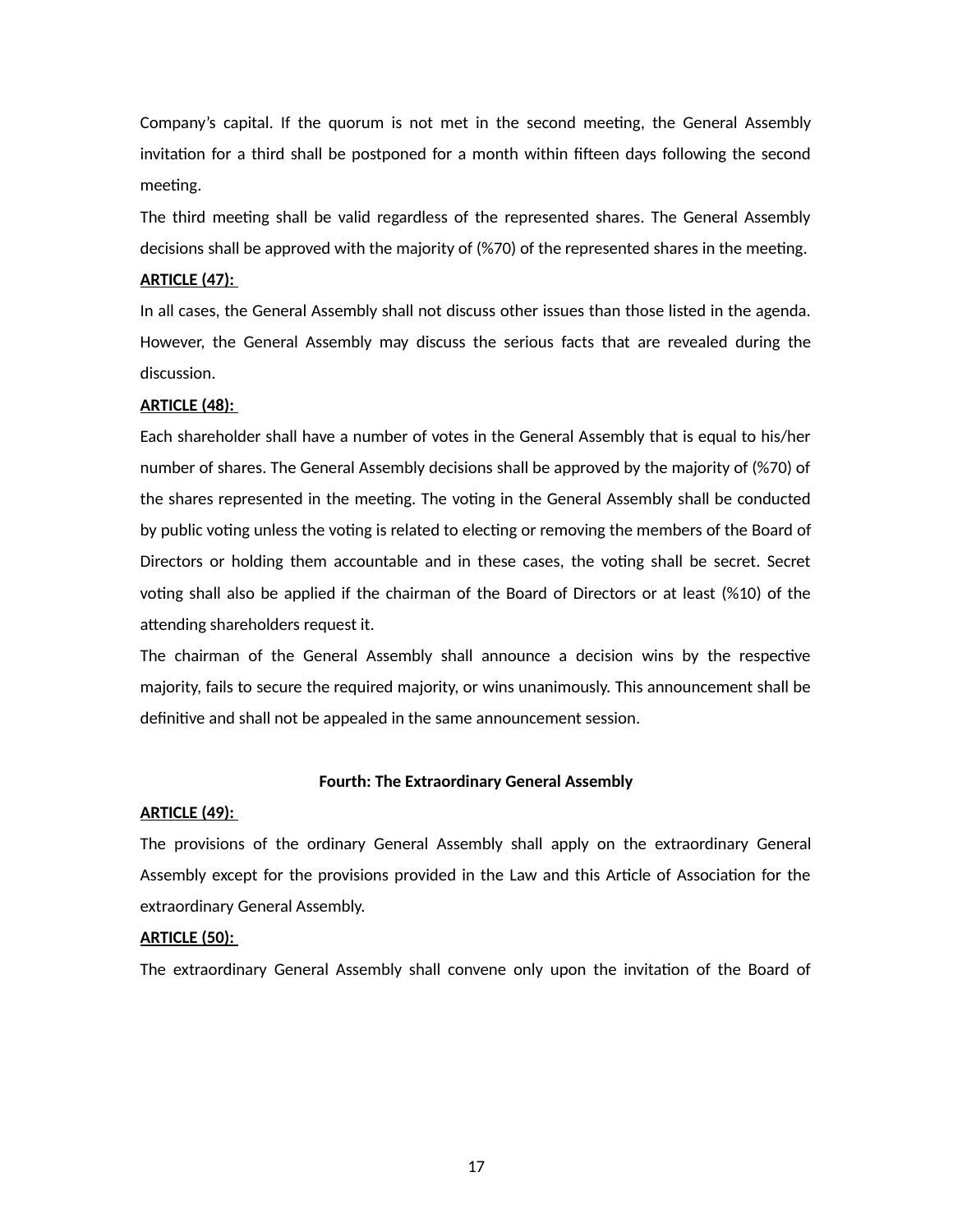Directors. The Board of Directors shall make such invitation if requested by a number of shareholders representing (%25) of the capital for serious reasons. The articles of the agenda shall be contained in the invitation to the shareholders. No other issues than those in the invitation shall be discussed. If the Board of Directors does not make the invitation for the General Assembly within fifteen days, the requesting shareholders may request the Ministry of Industry and Trade to make the invitation, and the Ministry of Industry and Trade shall make the invitation for convening the General Assembly.

# **ARTICLE (51):**

The extraordinary General Assembly meeting shall be valid only if attended by shareholders representing at least (%80) of the capital. If the minimum is not met in the first meeting, another invitation shall be made within the following thirty days of the first meeting. The second meeting shall be valid if attended by shareholders representing at least (%75) of the capital.

# **ARTICLE (52):**

The extraordinary General Assembly decisions shall be approved by the majority of (%70) of the capital shares unless the decision is related to the increase or decrease of the capital, extending the Company's term, resolving the Company before the end of the term, or merging the Company with another company or authority in which the decision shall be valid if approved by the majority of (%75) of the capital shares.

# **ARTICLE (53):**

The extraordinary General Assembly may make decisions under the powers of the ordinary General Assembly.

# **ARTICLE (54):**

The extraordinary General Assembly tasks:

- 1- Increase or decrease the Company's capital.
- 2- Amend the Articles of Association.
- 3- Merge the Company with another company or corporation, dissolve the Company before the end of the term, or extend the Company's term.
- 4- Subject to Article (111) of the Law, the extraordinary General Assembly shall make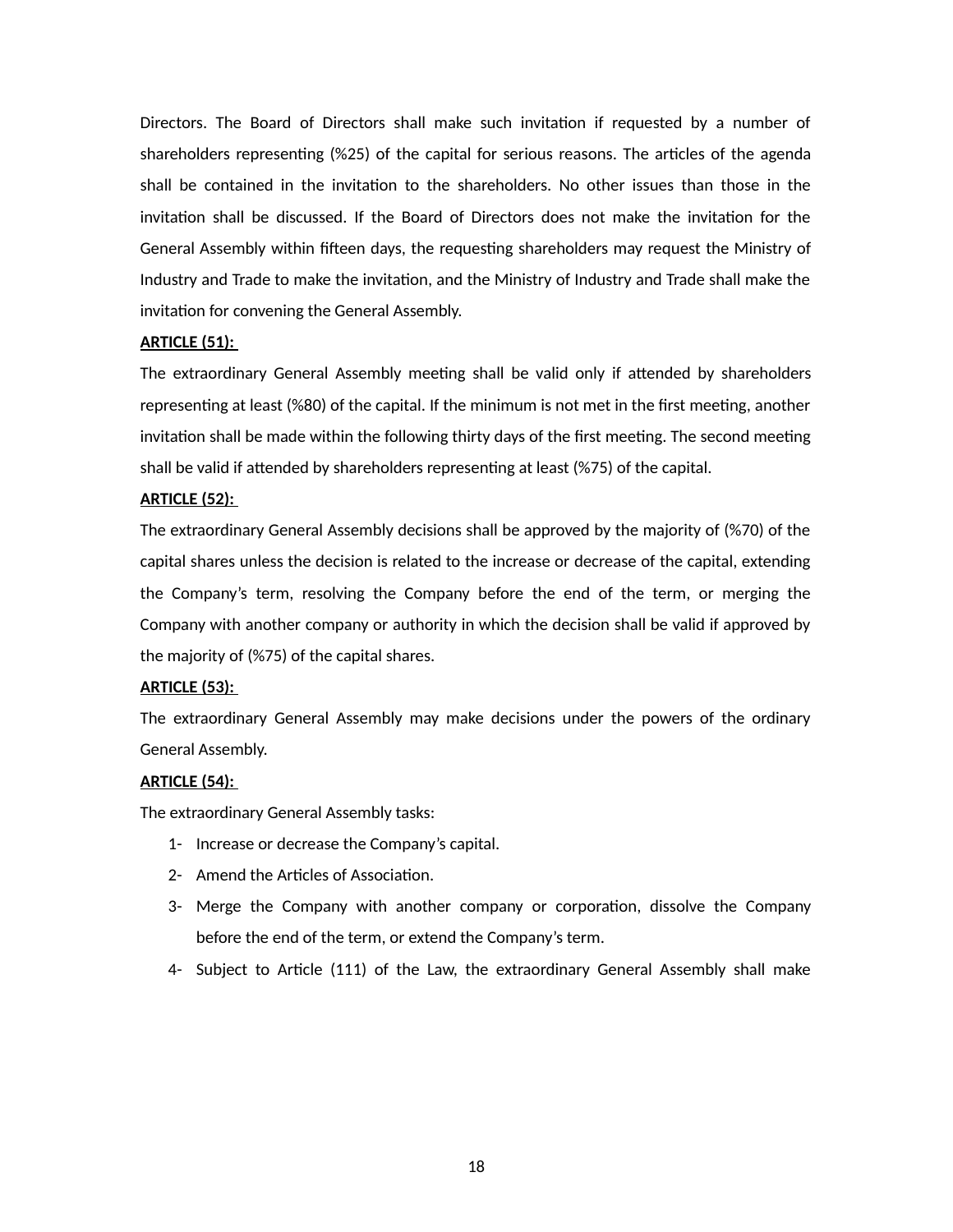amendments to the Articles of Association except for:

- The amendments that may increase the burdens of the shareholders.
- Amendment of the main purpose of the Company.
- 5- Any provisions in the Articles of the Association other than those provided in this Article shall be considered null and void.

# **ARTICLE (55):**

The General Assembly decisions issued in accordance with the Commercial Companies Law and the Articles of Association shall be binding to all the shareholders including those absent or have a different opinion.

### **SECTION FIVE**

### **Government Control and Accounts Inspector**

### **ARTICLE (56):**

- A- The Company shall be subject to the control of the Government represented by the Ministry of Industry and Trade as per the applicable Commercial Companies Law.
- B- The Ministry of Industry and Trade shall be sent a copy of the invitation to the different kinds of shareholder General Assembly meetings in order to send a representative.
- C- The Board of Directors shall send to the Ministry of Industry and Trade in every fiscal year a copy of the following documents:
	- 1- A list of the names, nationalities, and age of the Board of Directors, the executive director and the names of their spouses and kids, and the number of shares and bonds they own.
	- 2- The name of the accounts auditor and his payment, and his or his wife or his children ownership of the Company's shares and bonds statement.
	- 3- The Company's financial statements, the Board of Directors report, and the accounts auditor's report at least one month prior to the meeting of the General Assembly.
	- 4- The meeting minutes of the Board of Directors and the General Assembly and the decisions taken within fifteen days from the end of each meeting.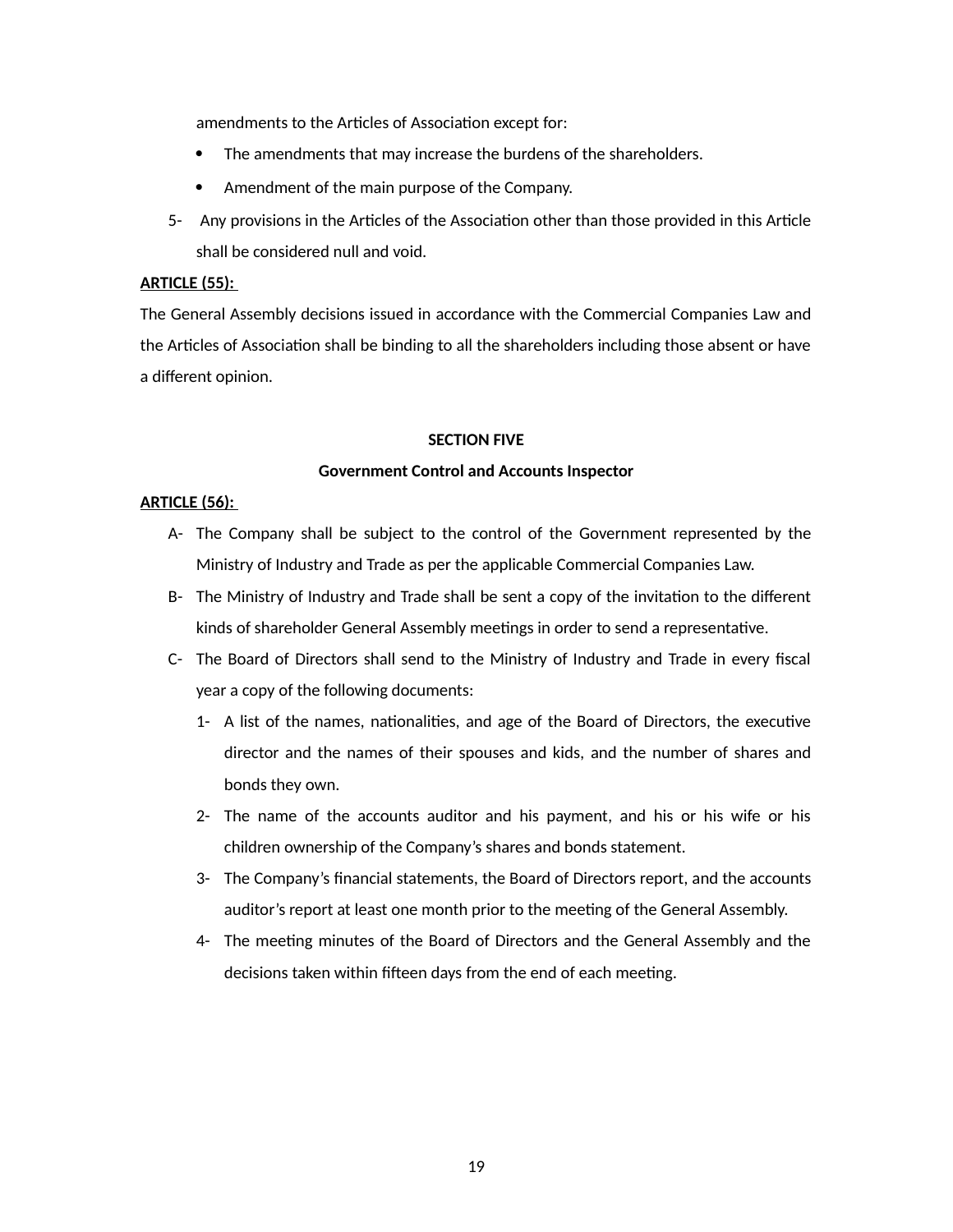D- The Ministry's representative shall sign on the copies of the General Assembly meeting minutes and present a report to the Ministry supported by one of the mentioned copies or a minute summary.

### **ARTICLE (57):**

The Company shall have one or more accounts auditor appointed by the General Assembly for one renewable fiscal year. The General Assembly shall define the auditor's remunerations. The accounts auditor shall be responsible for the validity of the data in his report, and shall be responsible before the Company for damage compensation. An accounts auditor shall not be a member of the Company's incorporation or the Board of Directors or perform any technical or administrative job.

# **ARTICLE (58):**

The accounts auditor may at all times review all the Company's books and registers and other documents, and may request information and explanations which he deems necessary. The accounts auditor may also investigate the Company's assets and commitments. The Board of Directors shall facilitate these to the auditor. If unable to use these powers, the accounts auditor shall write this in a report to the Board of Directors and reviewed by the General Assembly, and the auditor may make an invitation for the General Assembly meeting for this purpose.

### **ARTICLE (59):**

The accounts auditor may not disclose to the shareholders, other than in the General Assembly meetings, or others any of the Company's secrets he came to know about when performing his functions otherwise he shall be fired and obliged to make a compensation.

### **ARTICLE (60):**

The accounts auditor shall present to the General Assembly a report on the Company's financial situation, the clarity level in the accounts, whether the books are systematically organized, and a proposal to endorse the financial statements absolutely or reservedly or returning them to the Board of Directors. The report shall also include the stance of the Board of Directors in relation to his ability to access the information and data he requests, and shall mention in the report any violations to the provisions of the Law or the Articles of the Association. The report of the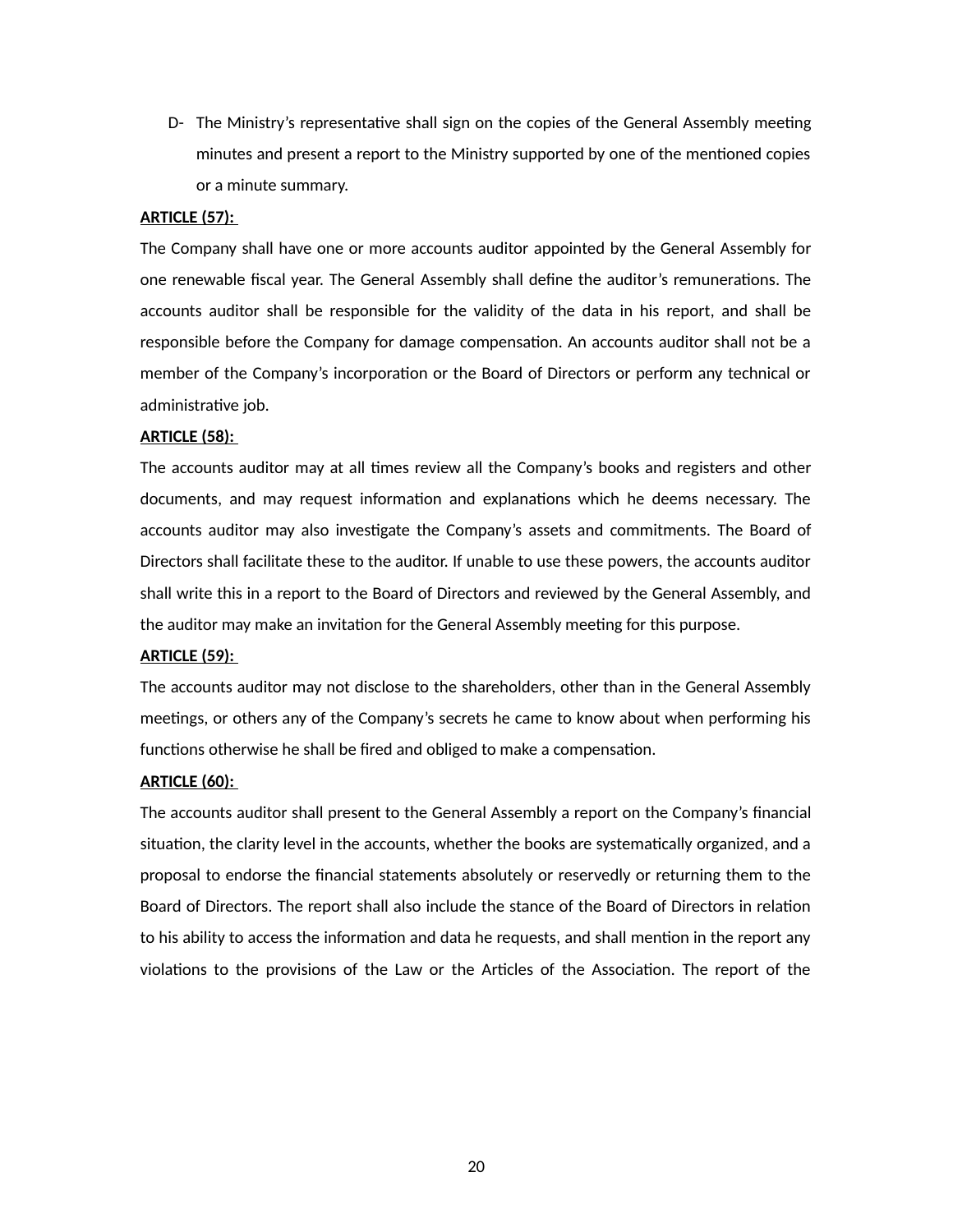accounts auditor shall be recited in the General Assembly, and every shareholder may discuss the report and request explanations on the contents of the report. If the General Assembly decides to approve the Board of Directors report without listening to the accounts auditor's report, the General Assembly decision shall be void. The accounts auditor shall be responsible for the validity of the information contained in his report as an agent for the shareholders.

#### **SECTION SIX**

### **The Company's Finance**

#### **ARTICLE (61):**

The Company's fiscal year shall commence on January  $1<sup>st</sup>$  and shall end on December 31 $<sup>st</sup>$  of</sup> every year with an exception for the first fiscal year which will commence from the date of the ministerial decree on licensing the Company and giving the permission to start its activity.

### **ARTICLE (62):**

The Board of Directors shall prepare financial statements for each fiscal year within two months at maximum from the date of the end of the fiscal year. At least one month prior to the convening of the General Assembly, the Board of Directors shall also prepare a report on the Company's activity in the past fiscal year, the financial situation, and the method proposed for distributing the profits resulting from that fiscal year. The financial statements shall be clear and consistent with the Law provisions. The chairman of the Board of Directors shall publish the financial statements, the Board of Directors' report summary, and the full text of the accounts auditor's report in an official newspaper at least fifteen days prior to the convening of the General Assembly.

Copies of the abovementioned documents may be sent to the major shareholders by registered mail at least fifteen days before the convening of the General Assembly.

### **ARTICLE (63):**

Without prejudice to the provisions of the applicable Commercial Companies Law, the Board of Directors shall put aside in every year (%10) of the net profits to be a legal reserve. The General Assembly may stop putting aside such reserve if it reaches half of the paid capital.

21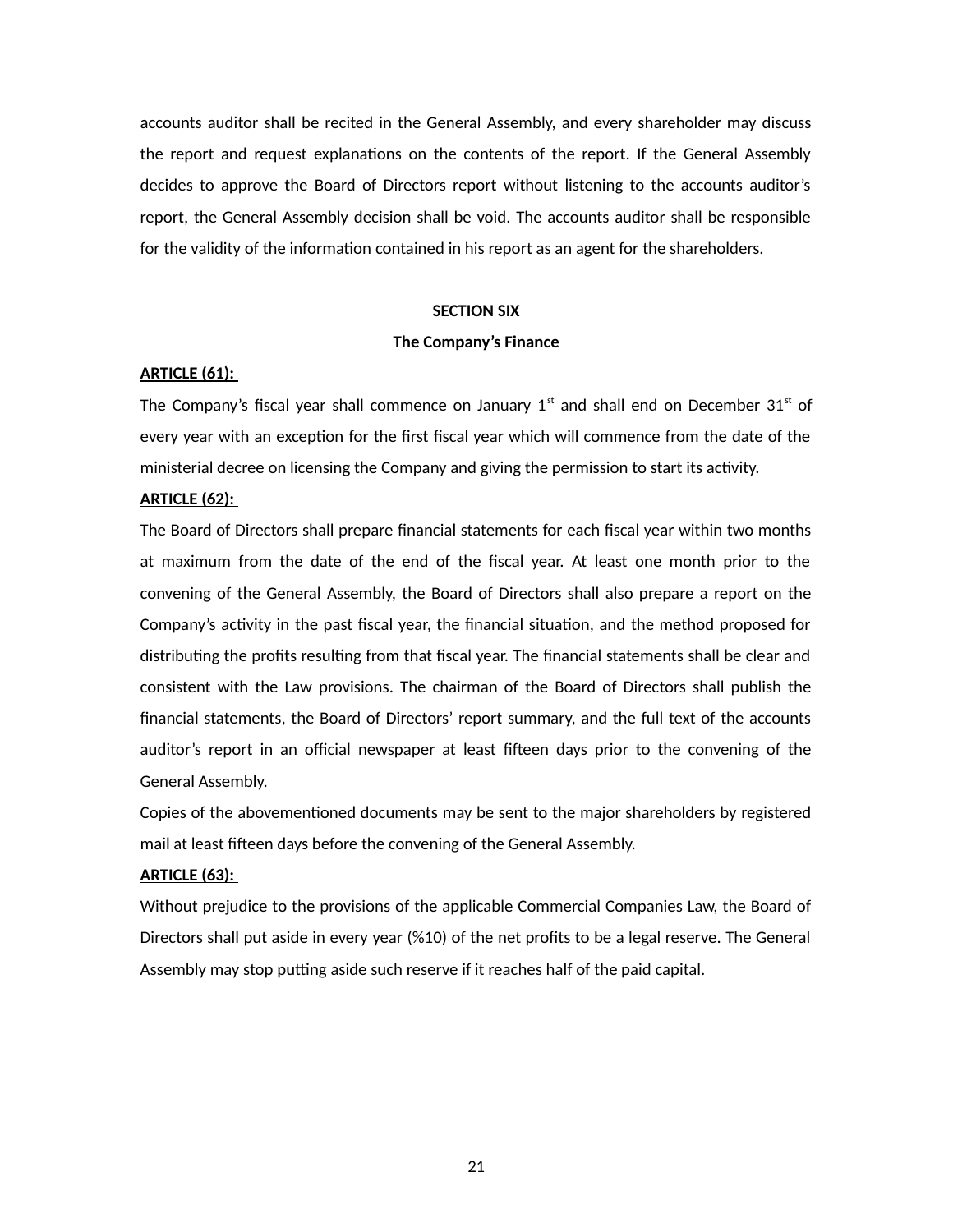The legal reserve shall be used in covering for the Company's losses or increasing the capital.

# **ARTICLE (64):**

Without prejudice to the applicable Commercial Companies Law, the earned profits shall be distributed by a General Assembly decision based on a proposal from the Board of Directors according to the following order:

- 1- Zakat and due taxes shall be excreted from the earned profits in accordance with the Law.
- 2- The legal reserve any other reserves for the interest of the Company shall be excreted according to the approved percentages in the Law and the Articles of Association.
- 3- The General Assembly shall define the remunerations of the Board of Directors members provided that they do not exceed the limits set by the Commercial Companies Law.
- 4- The remaining profits shall be distributed among the shareholders according to their share percentage.

# **ARTICLE (65):**

The profits shall be paid to the shareholders in the place and times specified by the Board of Directors within two months at most from the date of the General Assembly decision to distribute the profits.

# **SECTION SEVEN**

# **Disputes**

# **ARTICLE (66):**

Without prejudice to the rights of the shareholders, the disputes affecting the public interest or the interest of the Company against the Board of Directors or one or more of its members shall only be filed by the name of the group of shareholders under a decision by the General Assembly. Any shareholder who wishes to file a dispute of this kind shall notify the Board of Directors at least one month prior to the convening of the General Assembly. The Board of Directors shall list this proposal in the General Assembly agenda.

If the General Assembly refuses this proposal, the shareholder may not resubmit it under his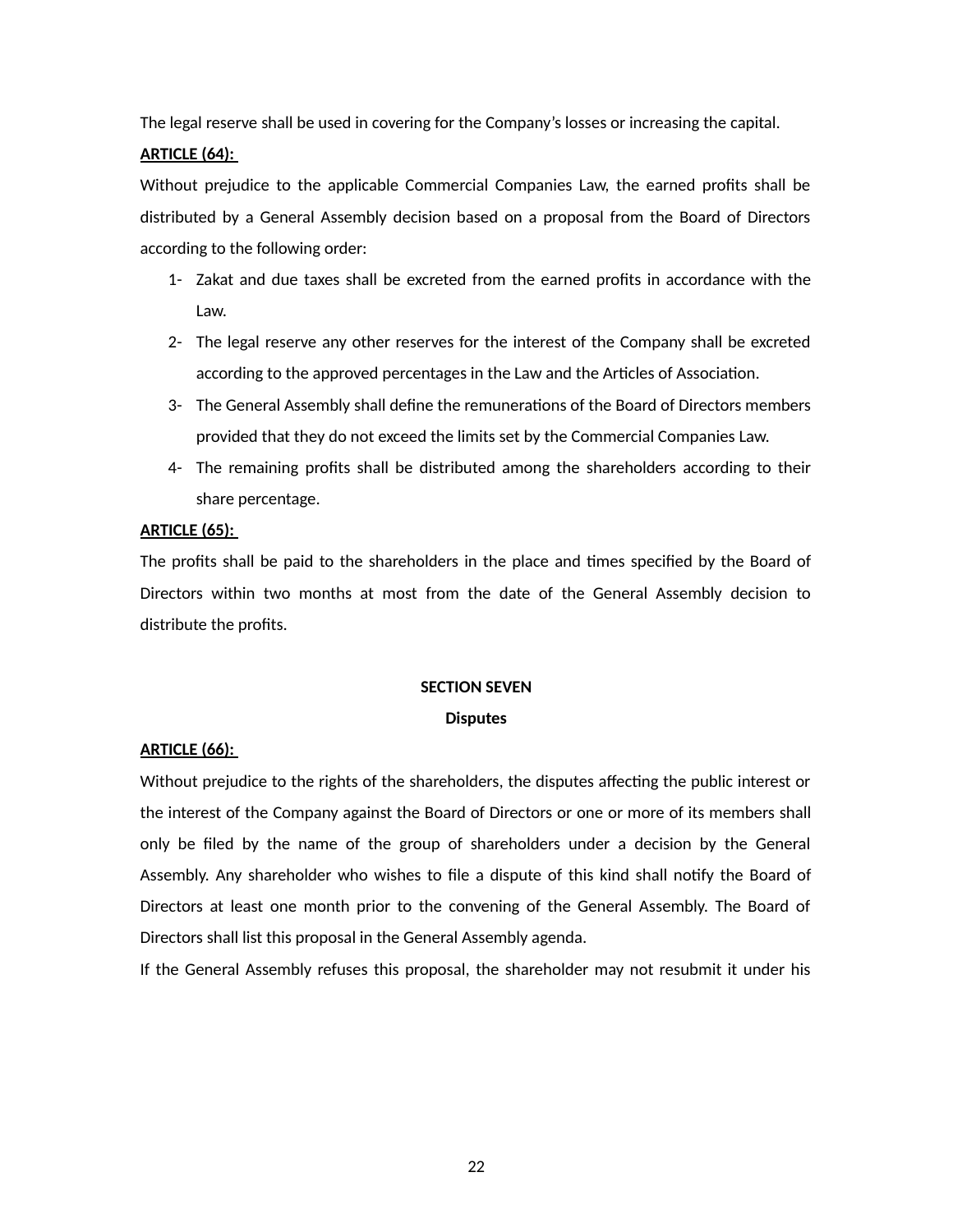name. If the proposal is approved, the General Assembly shall appoint one or more representatives to investigate the claim, and all the official announcements shall be directed to those representatives.

# **SECTION EIGHT**

### **Dissolution and Liquidation of the Company**

# **ARTICLE (67):**

- A- The Company shall be dissolved by the end of the legal term unless the extraordinary General Assembly approves the extension of the term.
- B- The Company may be dissolved before the end of the term if the accumulated losses exceed half of the Company's capital unless the extraordinary General Assembly decides otherwise. If the extraordinary General Assembly refuses to dissolve the Company, every shareholder may file a case to dissolve the Company. If the court rules to reject the case of dissolution, the Board of Directors shall make an invitation to the extraordinary General Assembly to convene within a month from the date of the final ruling to approve the increase of the capital.

### **ARTICLE (68):**

If the Company is dissolved by the end of the term or if it is dissolved before the end of the term, the General Assembly shall appoint one or more liquidator and define their powers. The authority of the Board of Directors shall end with the appointment of the liquidator(s). The authority of the General Assembly shall remain existent until the liquidation of the Company is completed and the onus of the liquidators is cleared in accordance with the provisions of the Commercial Companies Law.

### **SECTION NINE**

# **Final Provisions**

# **ARTICLE (69):**

If the percentage offered for subscription is not fully subscribed by the citizens, companies, and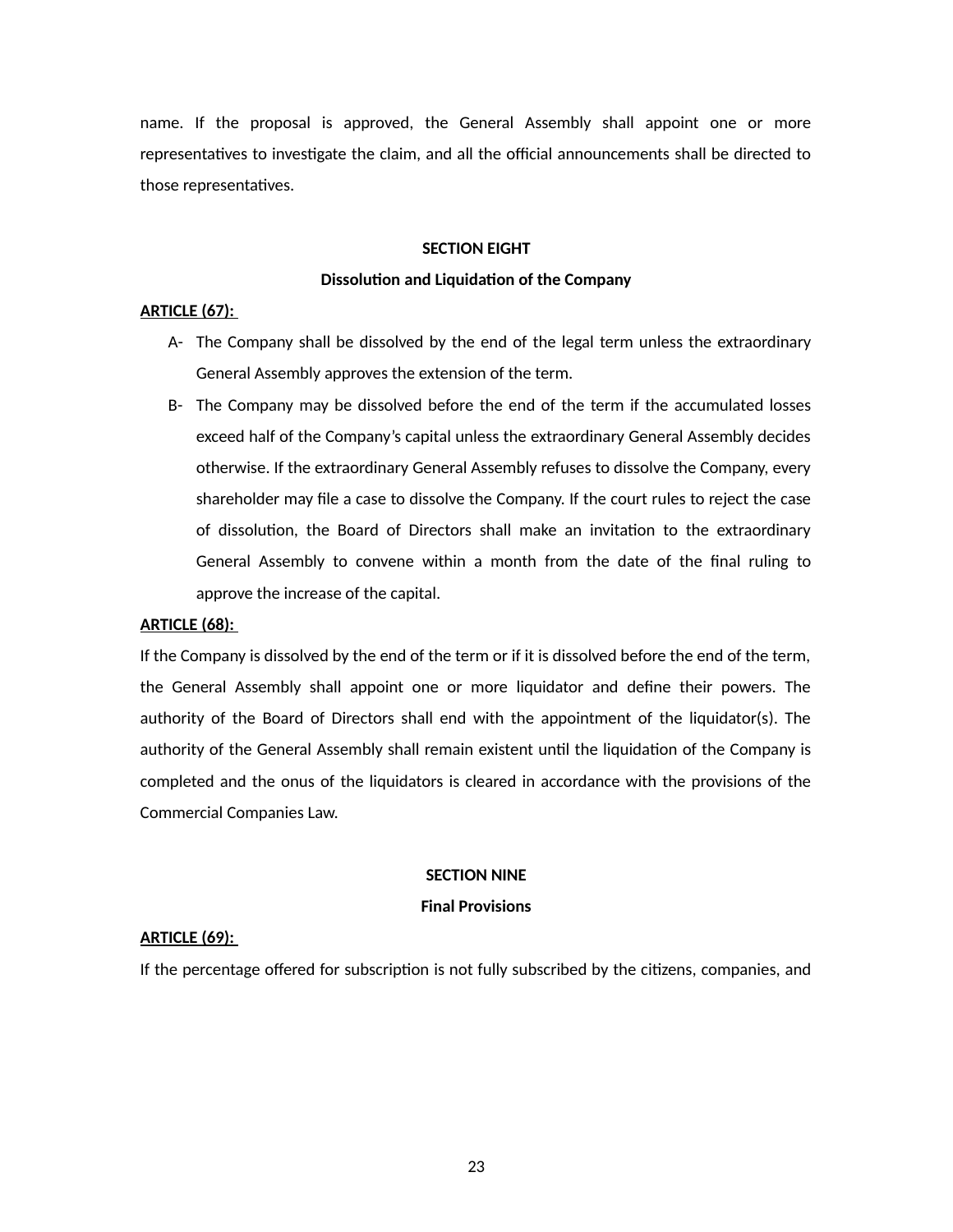employees by the period specified in the Law, the remaining subscription percentage shall be distributed among those who wish from the founders as per their percentage in the capital.

# **ARTICLE (70):**

Any rights or commitments to other parties before the issuance of the Minister of Industry and Trade decree to license the Company to perform its activity shall be under the responsibility of the Public Telecommunications Corporation. After that, it shall be under the responsibility of Yemen Mobile.

# **ARTICLE (71):**

The Public Telecommunications Corporation (PTC) shall reserve the right to ownership of the services of the land phone and country telecommunications in Yemen Mobile. The capacities that PTC would reserve and the rental value shall be identified in a two-party agreement to provide this service and define all the rights and commitments and the technical and financial aspects of the two parties.

### **ARTICLE (72):**

Yemen Mobile shall rent correspondence paths from the existing correspondence network of the PTC according to a separate rental contract between the two parties. Yemen Mobile may partially or fully establish a correspondence network to connect its stations when this is deemed necessary for its interest.

### **ARTICLE (73):**

All expenses, costs and charges paid for the sake of the Company's incorporation shall be deducted from the issuance expenses and general expenses account of the Company.

### **ARTICLE (74):**

The applicable Commercial Companies Law shall be applied for anything not mentioned in the Articles of Association.

# **ARTICLE (75):**

The Articles of Association and the incorporation contract shall be kept at the Ministry of Industry and Trade (Department of Companies and Commercial Register), and shall be published in the official gazette in accordance with the Law provisions.